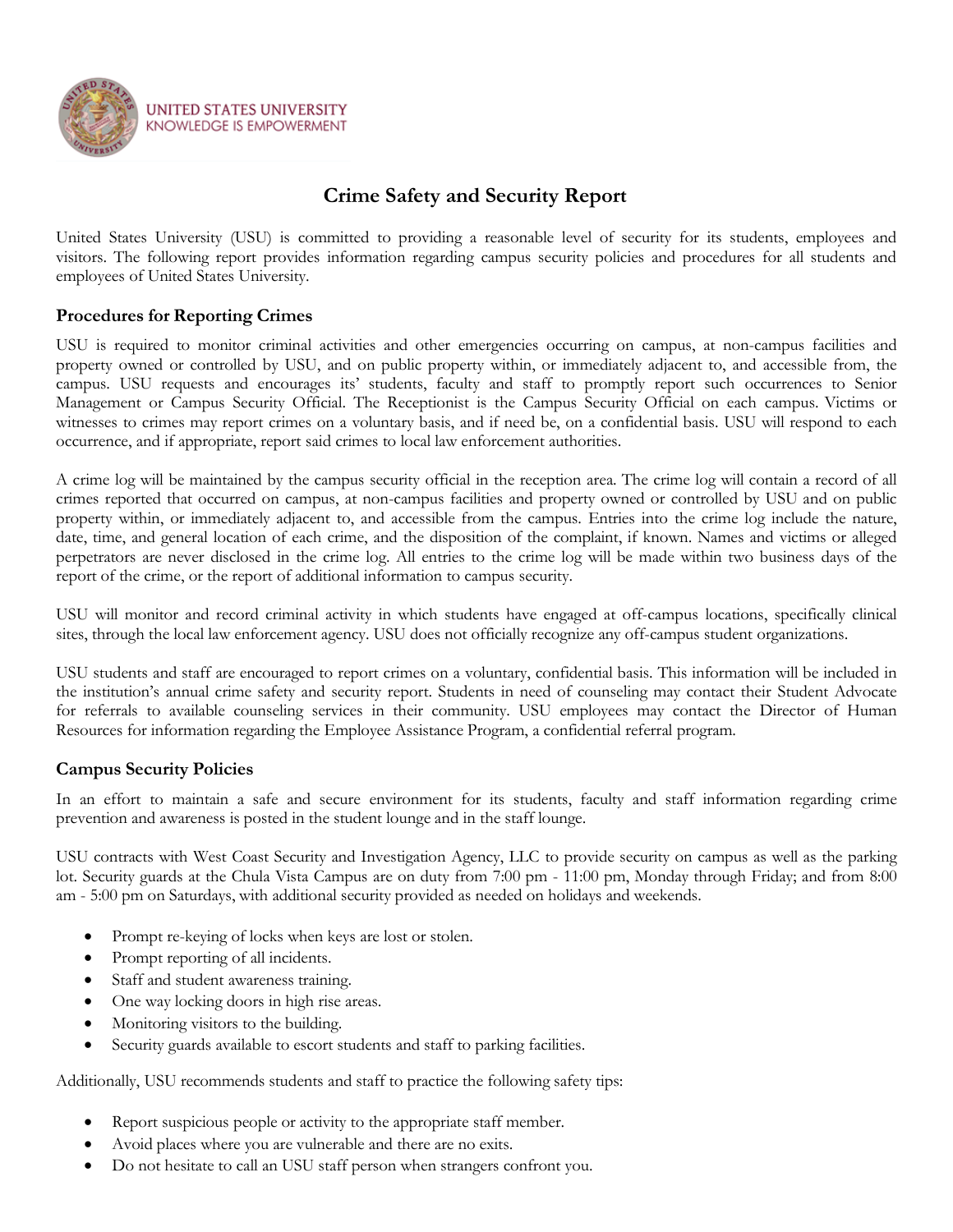- Lock your office when you leave.
- Walk in groups of at least two people at night.
- Walk only in lighted sidewalks after dark.
- When parking, lock your vehicle and remove valuables from plain view.
- Record the serial number of your valuables.
- Make a record of your credit card numbers and keep separate from your wallet or purse.
- Avoid carrying large amounts of cash or valuables.
- Write your name in several places in your textbooks.
- Lock your bicycle with a high quality lock.
- Always report all criminal incidents and losses of property to an instructor, program dean, campus security officer or the receptionist immediately.

## **Campus Law Enforcement**

USU enforces its campus security policy at all times; it will not tolerate any criminal activity under any circumstances. Any and all crime occurrences on campus, at non-campus facilities and property owned by USU and on public property within, or immediately adjacent to and accessible from the campus that is reported to the campus security official, will be immediately reported to the appropriate law enforcement agency. Any and all crimes committed by a student, faculty or staff member will result in immediate dismissal from USU.

Campus security officials do not have the authority to arrest individuals. The campus security officials, contracted to work at our Chula Vista campus, work under a California State license (PPO# 16689). Each officer is employed as a private security officer under the Business and Profession Code and under BSIS (Bureau of Security and Investigative Services) rules and regulations. The campus security officials work closely with local law enforcement agencies and cooperate during any criminal investigation, consensual encounter or request for service/advisement.

#### **Emergency Response and Evacuation Procedures**

Below is a summary of the emergency response and evacuation procedures that will occur during a crisis:

- 1. **Contact the Crisis Management Team (CMT) Leader** unless a life-or-death situation, in which case **contact 911.**
- 2. **CMT Leader will investigate the crisis.** Gathering the information, identifying the appropriate level of response and depending on time allowed determine appropriate response.

**Level I:** a minor, localized event that is quickly resolved using limited outside help. An Incident Level I event has minimal impact on normal operations and is used primarily for documentation. Examples include: minor medical emergencies, plumbing failures, and brief power outages.

**Level II:** a major emergency that disrupts a significant portion of the campus community and may require outside assistance. Level II emergencies may threaten physical safety. Examples include: building fire, prolonged power outage, and criminal activity.

**Level III:** a major emergency/disaster that impacts the campus and the surrounding neighborhood or community. Campus operations are suspended and the effects of the incident are far-reaching. Examples include: active shooter, major earthquake, and local terrorist activity.

#### **Questions thatwouldlikelyneedresponsesaspartofthe investigationinclude:**

- What happened?
- When did it happen?
- Where did it happen? Was it on University premises?
- Did anyone call 911 or the police? Is there an official report?
- What was the chronology of events?
- Who is involved?
- Who is affected?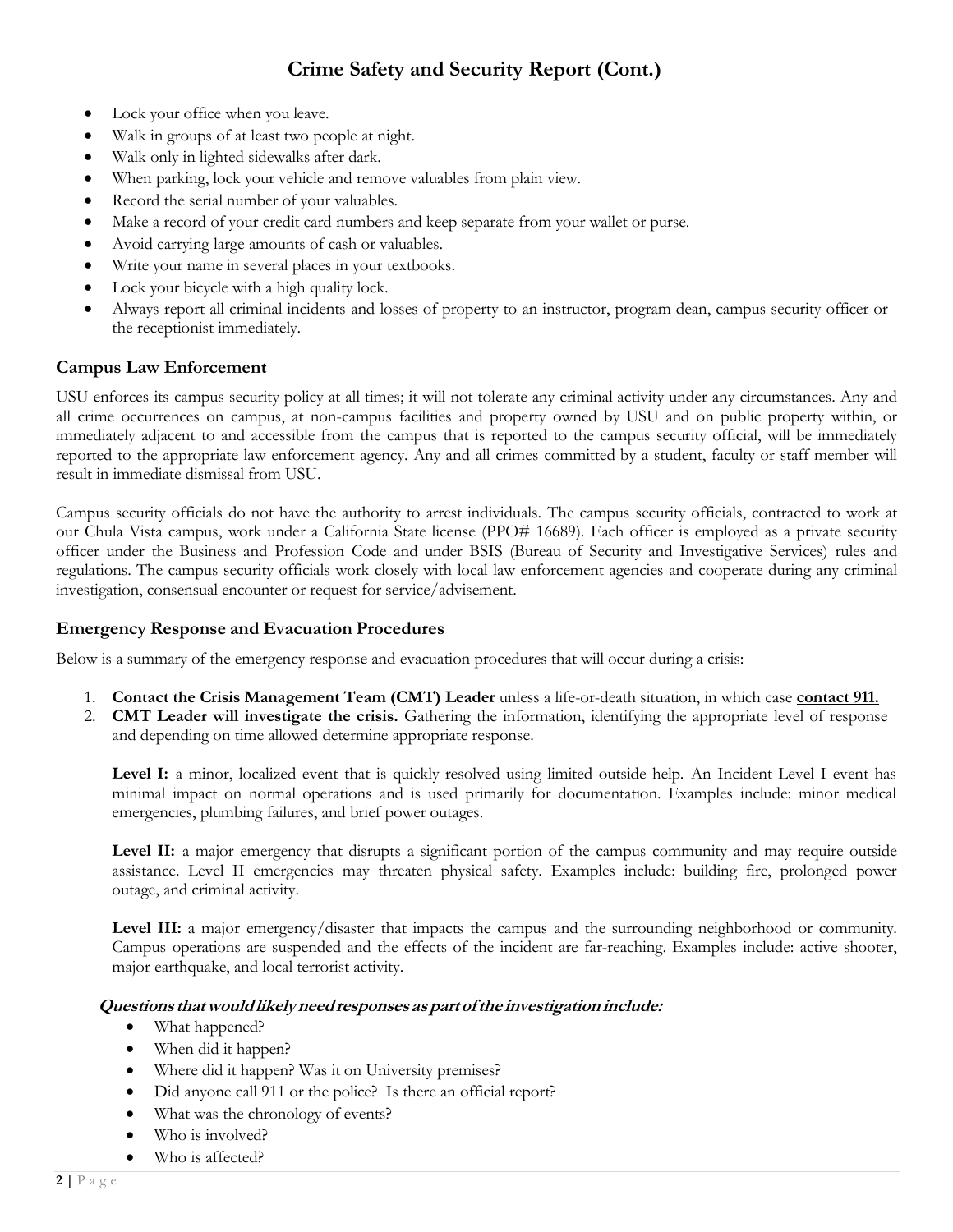- Who witnessed the event? Who knows about it? Who can provide a firsthand account?
- Where are the parties now?
- What did the University do to prevent/deter this situation?
- Could there have been steps in place?
- How can the administration provide relief/aid to the situation?
- Who besides the immediate parties knows about the situation?
- What affect will it have on normal campus operations?
- Who needs to be notified about the situation?
- What's the likelihood of the media or external audiences finding out about this situation?

### **Develop the Response**

 The CMT, under the direction of the lead, will thoroughly discuss and deliberate appropriate response alternatives for the University, developing several courses of action, then thoughtfully select the best as determined by consensus and/or President. Including whether or not to activate campus alerts, community alerts, etc. Develop action items and assign tasks to each member of the team.

#### **Information thatwouldlikelyneedtobe includedinthe response(s)includes:**

- Type of event
- When it happened
- How it happened
- Assistance that has been requested
- Who is involved
- Who is affected and what affect will it have on normal campus operations

#### **Implement/ActivatetheResponsethroughavarietyofalertoptions**

- The communication tree network. Each department manager is required to maintain a current list of his or her employees' emergency contact information. A phone tree shall be developed, under the direction of the CMT lead (both at administrative offices and on campus) which shall be invoked only under the direction of the appropriate CMT leader. After receiving direction to do so, designated departmental managers will:
	- o Contact their respective associates as listed.
	- o Each associate may be requested to contact others on the list, depending on the predefined rules governing how the communication on the tree will flow.
	- o If unable to make contact with a person on the tree, the caller will be responsible for contacting the people under the out-of-contact person to ensure the tree is fully contacted.
	- o Once a caller has communicated to everyone on his/her tree, he/she should report back to the CMT leader on the results of the contact effort. Who was reached? Who was not and what is the plan to follow up?
	- University Email Blasts
	- Recorded message on main campus phone number
	- Depending on campus, update monitors and message boards
	- Fire Alarm
	- University website and student portal page
	- External media (community television, radio and newspaper)
	- In research and development stages of implementing an SMS text messaging notification system

#### **Debrief the Response**

 After the crisis/emergency is over, an update (including an "all clear") will be sent via one of the systems/methods above.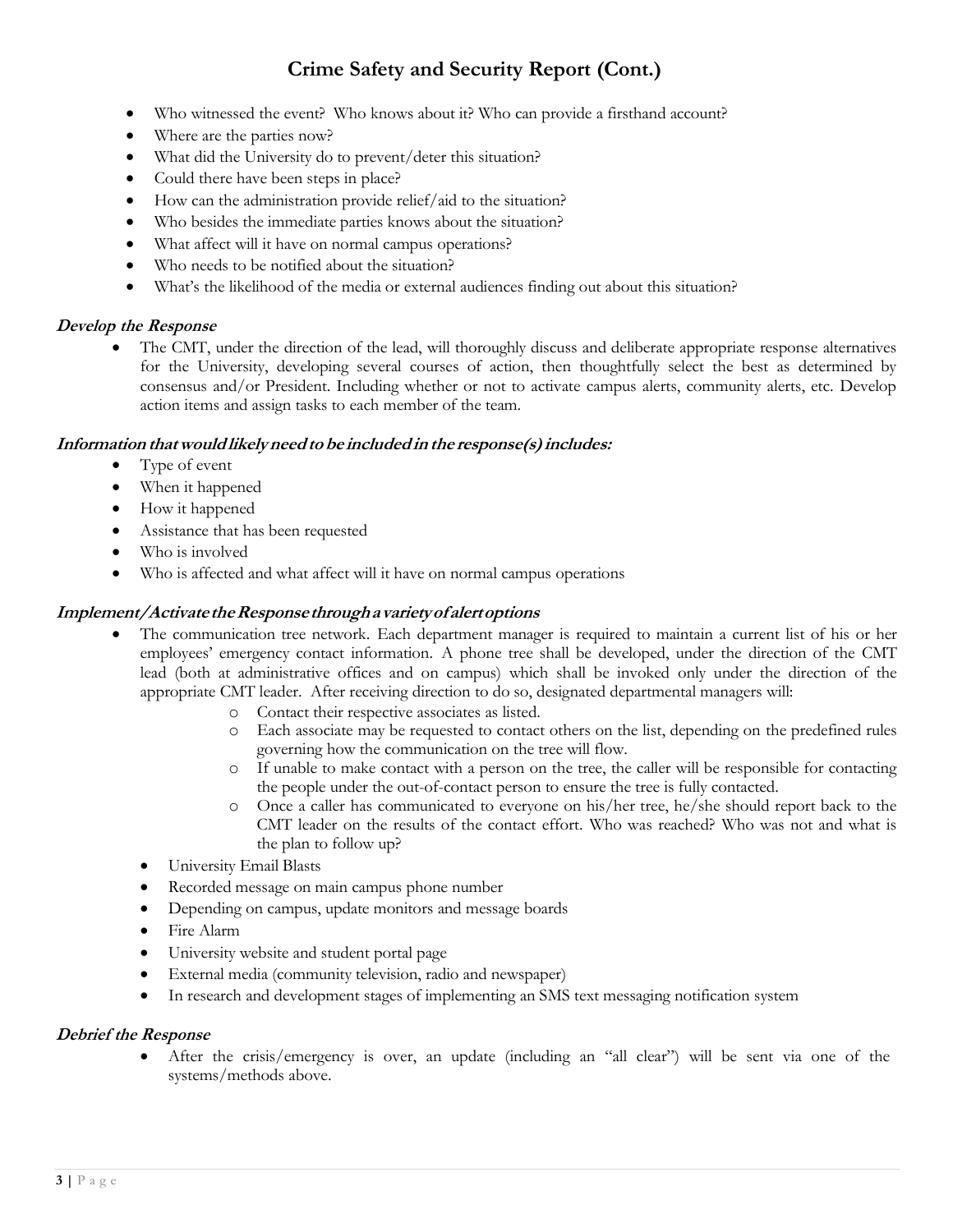### **Timely Warnings and Notification**

 United States University will without delay, and taking into account the safety of the community, determine the content of the notification and initiate the notification system, unless the notification will, in the professional judgment of responsible authorities, compromise efforts to assist victim or to contain, respond to or otherwise mitigate the emergency.

#### **Below is a list of the titles of the persons or organziations responsible for carrying out this process:**

| <b>Crisis Management Team Membership</b>                   |  |  |  |  |
|------------------------------------------------------------|--|--|--|--|
| Chula Vista                                                |  |  |  |  |
| Chief Executive Officer/President (Leader)                 |  |  |  |  |
| <b>Chief Financial Officer</b> (second if CEO unavailable) |  |  |  |  |
| <b>Provost</b>                                             |  |  |  |  |

#### **Proceduresfordisseminatingemergencyinformationtothelargercommunity**

 In any crisis situation, it will be imperative for the appropriate persons to be notified immediately in order to set the plan in motion and provide an appropriate and swift response. If an associate believes that he or she is one of the first persons who know about an incident, he or she must immediately notify a member of the Crisis Management Team (CMT). They should follow the chain of command outlined below until they reach and notify one of the members of the team. Every associate should have the emergency contact numbers of the CMT. Once they have notified a CMT member, he or she should not convey any further information to anyone else until further directed by a member of the CMT.

#### **Structure**

 The CMT is comprised of university or campus leaders. They will follow a well defined protocol on how to provide additional communication to various audiences. This team will be responsible for assessing the situation/damage, organizing a response team and developing a response and communications plan.

#### **Communication Sequence**

As implied above, the first responder to a crisis should contact the individual designated as "leader" on the Crisis Management Team, or *"second" if the leader is unavailable. At that point, the following protocol should be used:*

#### Crisis Management Communication Sequence

#### **Chula Vista**

- 1. Contact the CEO
- 1. Notify the receptionist of the situation, and provide guidance of what should and should not be communicated to any who call in. If necessary, advise the receptionist to direct all communication to the CMT leader.
- 2. The CMT leader will determine if the communication tree should be invoked, and craft the message to be used.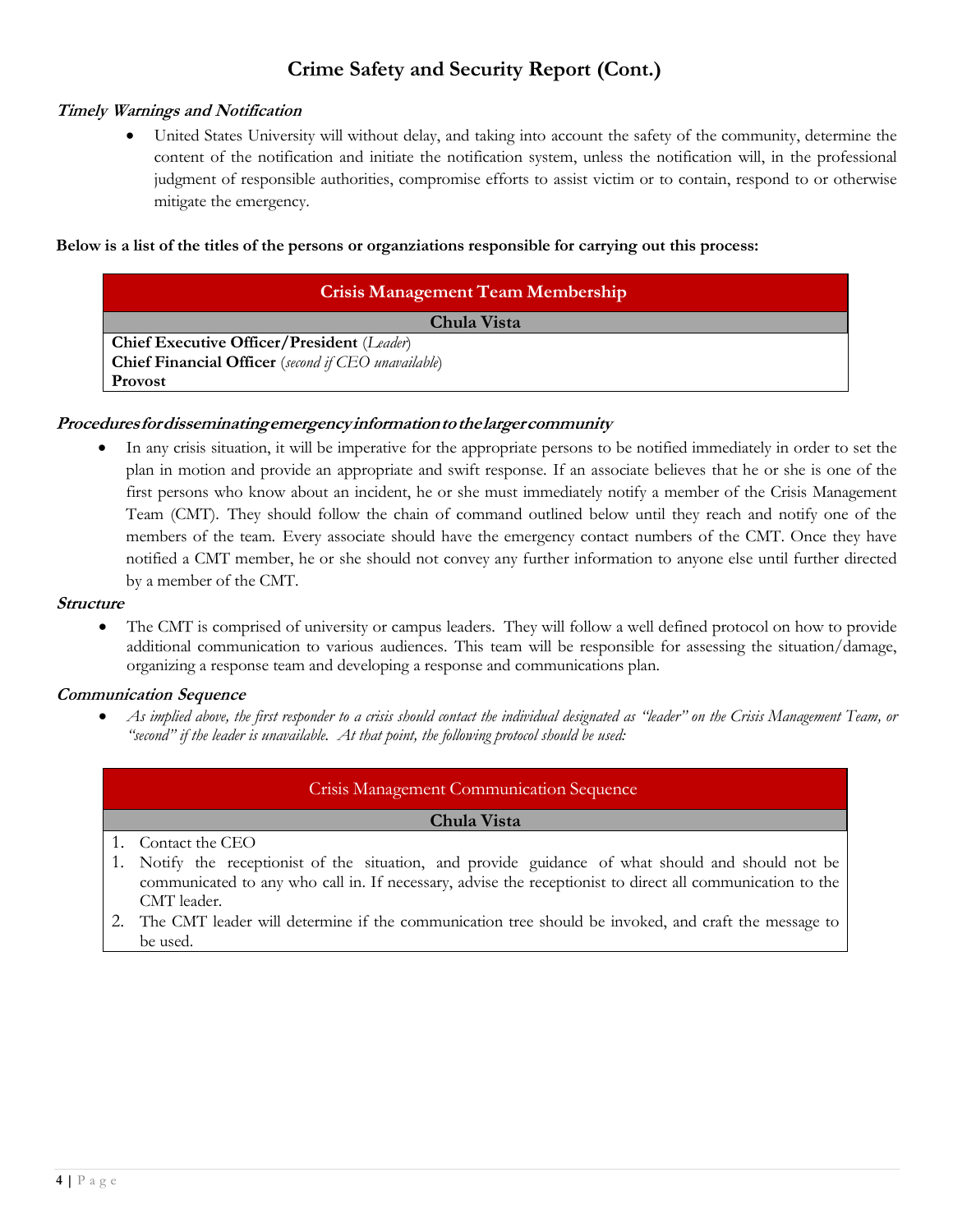### **Communication Process**

- The CEO or his/her designee shall serve as the designated media spokesperson pertaining to the University and its operations, as well as any crisis situation.
- Once the threat level has been determined and enough information has been gathered, the CEO will determine the appropriate communication and course for disseminating information to all audiences - students, associates, families, and the public-at-large. Please look to the CEO to prepare letters, statements and conduct communications briefings.
- Generally the team lead will have a crafted statement that should be read verbatim. If time allows, a quick "frequently-asked-questions" document will accompany the statement so that those who are calling will be able to answer some

(likely not all) questions as they reach out to those on the emergency number contact tree. In the event of a major emergency, it is likely that no such "FAQ" will be delivered.

 During the post-emergency period of time, an investigation will be required by the CMT leader and thorough documentation will be expected (including the gathering of information, verification of information, coordination of information and documentation of information). The University will continue to provide updates to all audiences - students, associates, families, and the public-at-large.

#### **Procedurestotesttheemergencyresponseandevacuationprocess**

 The University will test the alert system and emergency response and evacuation procedures on an annual basis. The tests conducted may include fire drills, unannounced and announced alert notifications and/or table top exercises and drills. Documentation of all drills, exercises, and/or tests conducted will include information about the type of drill, exercise or test conducted, the date and time of the test and whether it was announced or unannounced. The documentation will also include evaluative information about lessons learned. Typically these tests will occur during the Spring Semester.

This emergency notification requirement does not replace the timely warning requirement. They differ in that the Timely Warning applies only to Clery reportable crimes, while the emergency notification requirement addresses a much wider range of threats (i.e., gas leaks, tornadoes, contagious viruses, etc.). An institution that follows its emergency notification procedures is not required to issue a timely warning based on the same circumstances, but must provide adequate follow up information to the community as needed.

#### Crime Disclosures

USU's annual campus security report contains the disclosure of crime occurrences for the three most recent calendar years. The most recent report is dated October 1, 2012 and discloses the number of crime occurrences in the following categories:

- a. Criminal homicide, including murder and non-negligent manslaughter and negligent manslaughter;
- b. Sex offenses, including forcible sex offenses, and non-forcible sex offenses including incest and statutory rape;
- c. Robbery;
- d. Aggravated assault;
- e. Burglary;
- f. Motor vehicle theft;
- g. Arson;
- h. Hate crimes, including simple assault, larceny-theft, intimidation, destruction/damage vandalism of property;
- i. Separately by category of prejudice, each crime listed above and any crime involving bodily injury reported to the local police agencies or to a campus security authority that shows evidence of prejudice based on race, gender, religion, sexual orientation, ethnicity or disability;
- j. Arrests for violations of liquor and drug law violations, and illegal weapons possession; and
- k. Persons not arrested but referred for campus disciplinary action for liquor, drug, and weapons law violations.

#### Crime Statistics

Although we do not anticipate an increase in crime, you should be aware that crime may occur on campus and that **prevention** can reduce criminal activity. USU continues to increase its efforts to prevent crime. **You play <sup>a</sup> key role in the**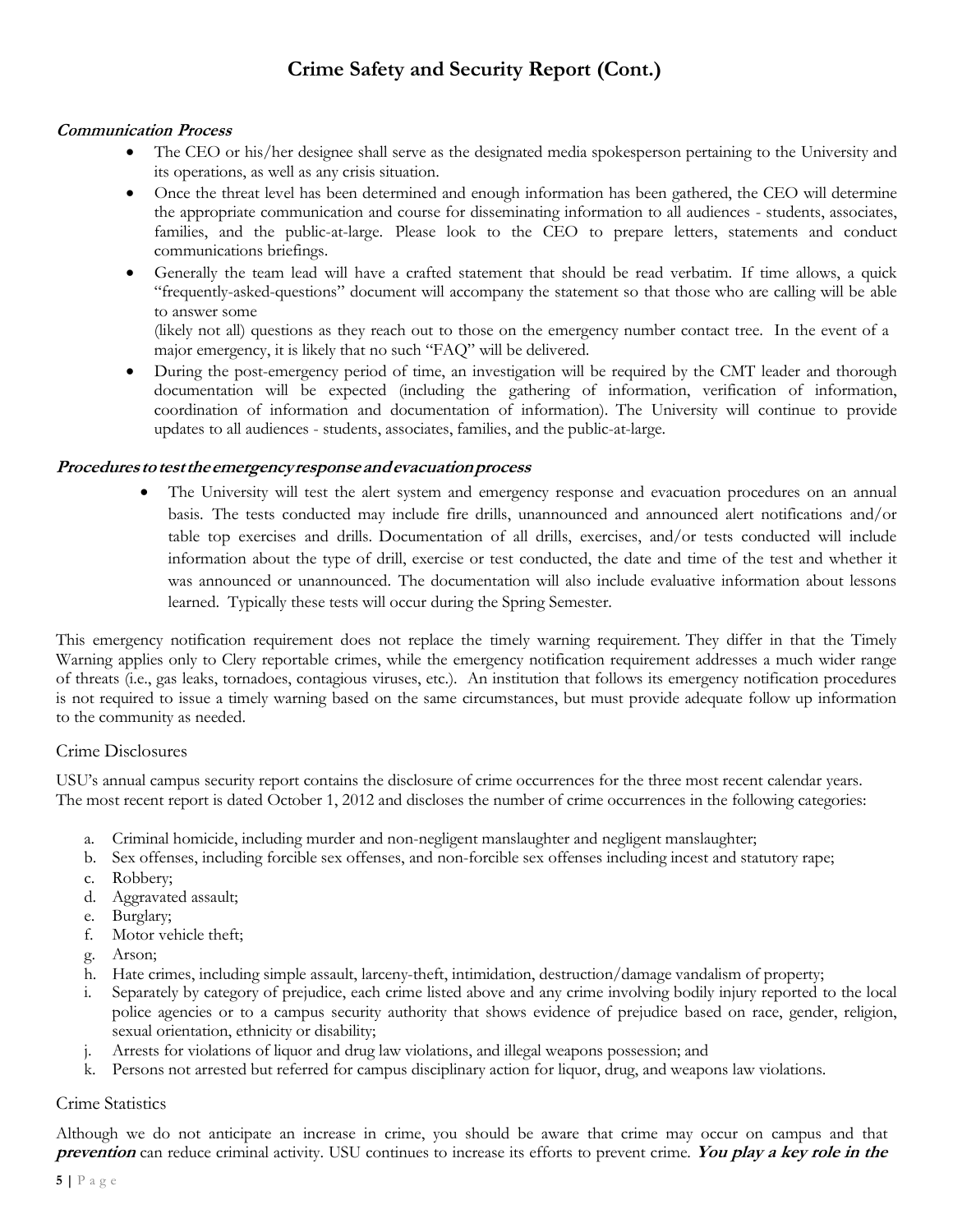**prevention of crime on campus**. Be cautious, careful and alert to reduce the risk of theft or incidents that might compromise your safety. Please use the guidelines for preventing and reporting crime listed in this report. Always feel comfortable knowing that we will follow through on any incident reported.

| <b>UNITED STATES UNIVERSITY</b> 830 Bay Blvd |                                    |
|----------------------------------------------|------------------------------------|
|                                              | Chula Vista   Chula Vista Ca 91911 |

The following chart reflects USU's crime statistics for the three most recent calendar years, as reported in the incident reports maintained by the campus security authority. Local law enforcement, specifically the Chula Vista Police Department, provided USU with statistics that are combined with the statistics collected by our Campus Security Authority. Crime statistics are reported by two separate categories by location:

- 1. On campus
- 2. On public property

| <b>Crime Statistics</b><br>United States University - Chula Vista Campus |                  |                |                  |                                 |                                                                                     |  |  |
|--------------------------------------------------------------------------|------------------|----------------|------------------|---------------------------------|-------------------------------------------------------------------------------------|--|--|
| <b>Criminal Offense</b>                                                  | 2012             | 2013           | 2014             | Location<br>(1 or 2)            | <b>Hate Crime?</b><br>$(Y \text{ or } N)$                                           |  |  |
| Murder/Non-negligentManslaughter                                         | $\Omega$         | $\overline{0}$ | $\theta$         |                                 |                                                                                     |  |  |
| Negligent Manslaughter                                                   | $\theta$         | $\Omega$       | $\theta$         |                                 |                                                                                     |  |  |
| Forcible Sex Offenses (including rape)                                   | $\theta$         | $\theta$       | $\theta$         |                                 |                                                                                     |  |  |
| <b>Non-forcible Sex Offenses</b>                                         | $\overline{0}$   | $\overline{0}$ | $\overline{0}$   |                                 |                                                                                     |  |  |
| Robbery                                                                  | $\Omega$         | $\Omega$       | $\boldsymbol{0}$ |                                 |                                                                                     |  |  |
| <b>Aggravated Assault</b>                                                | $\Omega$         | $\theta$       | $\theta$         |                                 |                                                                                     |  |  |
| <b>Burglary</b>                                                          | $\Omega$         | $\Omega$       | $\theta$         |                                 |                                                                                     |  |  |
| <b>Motor Vehicle Theft</b>                                               | $\Omega$         | $\Omega$       | $\theta$         |                                 |                                                                                     |  |  |
| Arson                                                                    | $\Omega$         | $\Omega$       | $\theta$         |                                 |                                                                                     |  |  |
| <b>Hate Crimes</b>                                                       |                  |                |                  |                                 |                                                                                     |  |  |
| <b>Criminal Offense</b>                                                  | 2012             | 2013           | 2014             | Location<br>(1 or 2)            | <b>Hate Crime?</b><br>$(Y \text{ or } N)$                                           |  |  |
| Murder/Non-negligentManslaughter                                         | $\theta$         | $\theta$       | $\theta$         |                                 |                                                                                     |  |  |
| Negligent Manslaughter                                                   | $\Omega$         | $\Omega$       | $\theta$         |                                 |                                                                                     |  |  |
| Forcible Sex Offenses (including rape)                                   | $\Omega$         | $\Omega$       | $\theta$         |                                 |                                                                                     |  |  |
| <b>Non-forcible Sex Offenses</b>                                         | $\theta$         | $\Omega$       | $\Omega$         |                                 |                                                                                     |  |  |
| Robbery                                                                  | $\theta$         | $\Omega$       | $\theta$         |                                 |                                                                                     |  |  |
| <b>Aggravated Assault</b>                                                | $\boldsymbol{0}$ | $\theta$       | $\theta$         |                                 |                                                                                     |  |  |
| <b>Burglary</b>                                                          | $\theta$         | $\theta$       | $\theta$         |                                 |                                                                                     |  |  |
| <b>Motor Vehicle Theft</b>                                               | $\theta$         | $\Omega$       | $\overline{0}$   |                                 |                                                                                     |  |  |
| Arson                                                                    | $\Omega$         | $\Omega$       | $\theta$         |                                 |                                                                                     |  |  |
| <b>Simple Assault</b>                                                    | $\Omega$         | $\theta$       | $\theta$         |                                 |                                                                                     |  |  |
| Larceny-theft                                                            | $\Omega$         | $\Omega$       | $\Omega$         |                                 |                                                                                     |  |  |
| Intimidation                                                             | $\theta$         | $\theta$       | $\overline{0}$   |                                 |                                                                                     |  |  |
| Destruction / Damage / Vandalism of Property                             | $\Omega$         | $\Omega$       | $\theta$         |                                 |                                                                                     |  |  |
| <b>VIOLATIONS</b>                                                        |                  |                |                  |                                 |                                                                                     |  |  |
|                                                                          | 2012             | 2013           | 2014             | Arrested<br>$(Y \text{ or } N)$ | <b>Referred</b> for<br>Campus<br><b>Disciplinary Action?</b><br>$(Y \text{ or } N)$ |  |  |
| <b>Liquor Law Violations</b>                                             | $\theta$         | $\Omega$       | $\theta$         |                                 |                                                                                     |  |  |
| <b>Drug Law Violations</b>                                               | $\theta$         | $\theta$       | $\theta$         |                                 |                                                                                     |  |  |
| <b>Weapons Law Violations</b>                                            | $\Omega$         | $\Omega$       | $\theta$         |                                 |                                                                                     |  |  |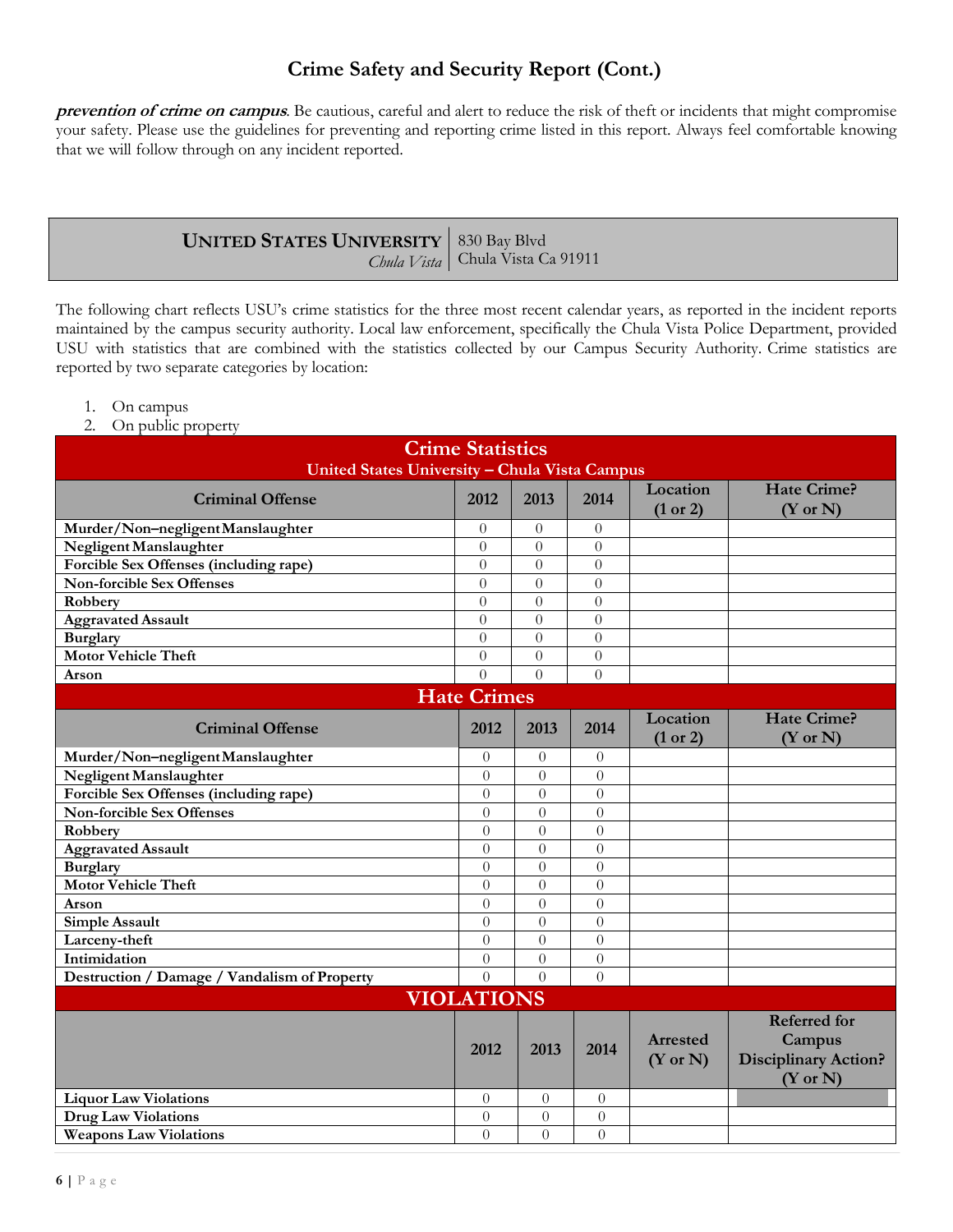## **Drug and Alcohol Abuse Policy**

USU maintains a zero tolerance policy with regard to the possession, use, and sale of alcoholic beverages on campus. USU strictly adheres to the enforcement of state underage drinking laws.

USU also maintains a zero tolerance policy with regard to possession, use, and sale of illegal drugs on campus. USU strictly adheres to the enforcement of federal and state drug laws.

USU employees are provided with extensive drug and alcohol-abuse information in the employee disclosures during orientation. USU students are provided with extensive drug and alcohol-abuse information in their student packets upon enrollment. This information is updated annually.

USU will refer all persons in need of drug and or alcohol abuse counseling to a confidential referral program. For more information, students should contact the Director of Student Services. USU employees should contact the Human Resources Department.

#### **Sexual Discrimination and Sexual Misconduct Policy**

#### **I. Purpose**

United States University (the "University") is committed to fostering an environment in which students, faculty, and staff learn and work in an atmosphere free of unlawful discrimination, which includes instances of harassment, exploitation, intimidation or violence. The University regards domestic violence, dating violence, sexual assault, sexual exploitation, sexual harassment, and stalking as serious offenses that may result in suspension, expulsion, or termination of employment. Any such conduct shall be considered a violation of this policy. This policy applies to all students, faculty, and staff, regardless of sexual orientation or gender identity, as well as to third parties. Each University campus has personal safety and sexual assault prevention programs in place and follows established procedures for reporting violations of University policy and state/federal law, including contacting local law enforcement personnel and assisting alleged victims. This policy also applies to off-campus conduct if the conduct occurs in the context of an education program or setting, or had a continuing effect on a University location (campus or corporate facility). Neither the University nor any officer, faculty member, staff member, or agent of the University shall retaliate, intimidate, threaten, coerce, or otherwise discriminate against any individual for exercising their rights or responsibilities under Title IX of the Education Amendments of 1972 or the Campus Sexual Violence Elimination (SaVE) Act. The University will take strong responsive action against any retaliation. The University encourages victims to report offenses to campus security, the Title IX Coordinator and to exercise their rights, if desired.

#### **II. Jurisdiction**

This policy applies to sexual or gender-based harassment that is committed by students, faculty, staff, University appointees, or third parties, whenever the misconduct occurs: 1) On University property; or 2) Off University property, if: a) the conduct was in connection with a University or University-recognized program or activity; or b) the conduct may have the effect of creating a hostile environment for a member of the University community.

If the Title IX Coordinator determines that there is no jurisdiction, the Title IX Coordinator will offer to assist the Complainant and, as appropriate, the Respondent, in finding appropriate campus and off-campus resources for addressing the issue of concern.

#### **III. Definitions of Terms in this Policy**

"Advisor" means any individual who provides the Complainant or the Respondent with support, guidance, or advice.

"Complaint" is an allegation of sexual harassment, gender-based harassment or sexual violence made under this policy.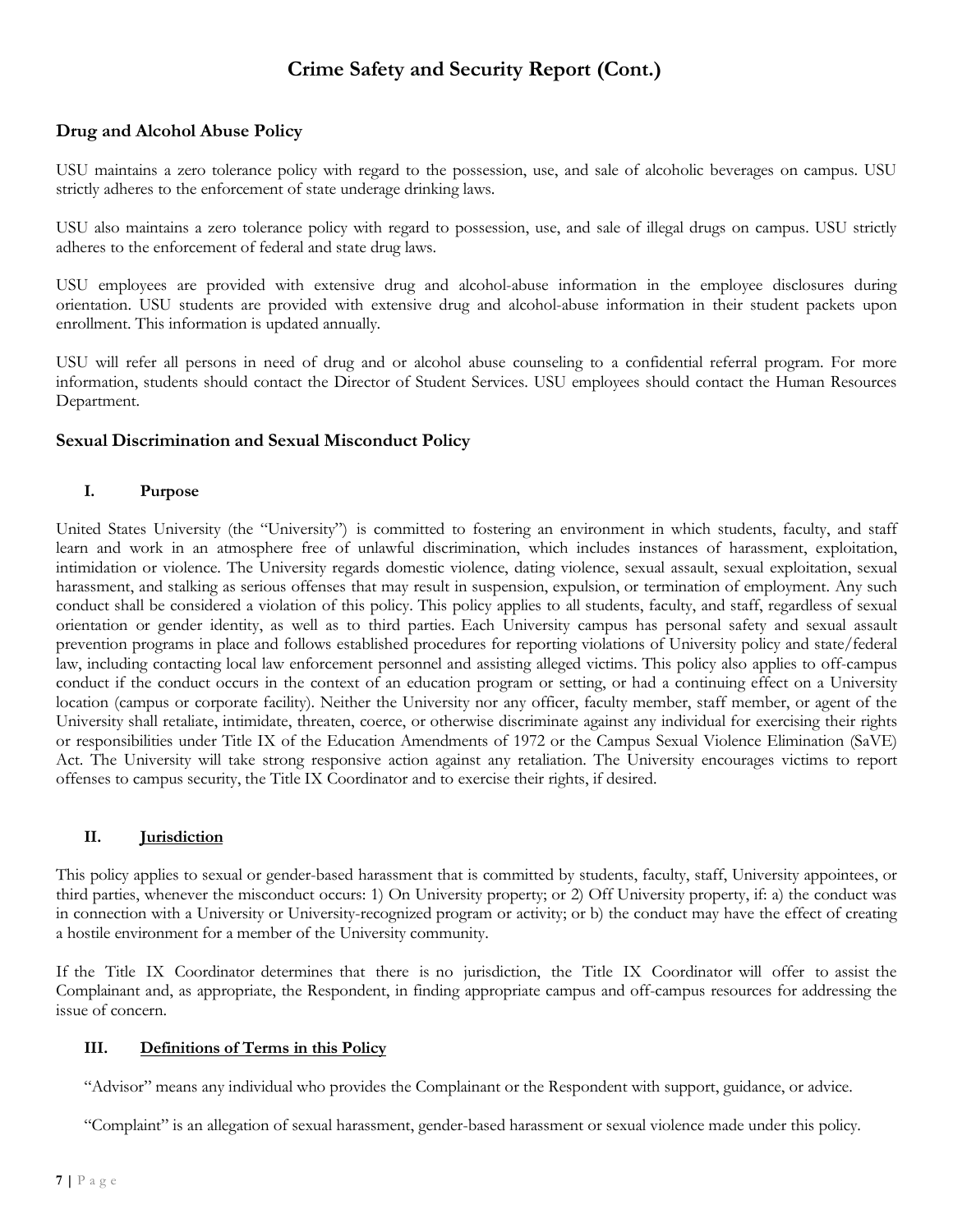"Complainant" refers to the individual who alleges that she/he has been the subject of sexual harassment, gender-based harassment or sexual violence, and can be a University student, employee (including all full-time and part-time faculty and staff), or visitor. Under this policy, the alleged incident(s) may have been brought to the University's attention by someone other than the Complainant.

"Consent" is informed, freely given, and mutually understood. Consent requires an affirmative act or statement by each participant. Silence or failure to resist does not, in and of itself, demonstrate consent. Consent can be withdrawn at any time. Past consent to sexual activity between individuals does not constitute consent to subsequent sexual activity between those individuals, and consent to one form of sexual activity does not necessarily imply consent to other forms of sexual activity. If coercion, intimidation, threats and/or physical force are used, there is no consent. If a person is under the legal age of consent, or mentally or physically incapacitated or impaired so that the person cannot understand the fact, nature or extent of the sexual situation, there is no consent; this includes conditions due to alcohol or drug consumption or being asleep or unconscious. Whether one has taken advantage of a position of influence over another may be a factor in determining consent. The definition of consent does not vary based upon a participant's sex, sexual orientation, gender identity or gender expression.

"Dating Violence" means a felony or misdemeanor crime of violence committed—

(i) By a current or former spouse or intimate partner of the victim;

(ii) By a person with whom the victim shares a child in common;

(iii) By a person who is cohabitating with, or has cohabitated with, the victim as a spouse or intimate partner;

(iv) By a person similarly situated to a spouse of the victim under the domestic or family violence laws of the jurisdiction in which the crime of violence occurred, or

(v) By any other person against an adult or youth victim who is protected from that person's acts under the domestic or family violence laws of the jurisdiction in which the crime of violence occurred.

"Domestic Violence" includes asserted violent misdemeanor and felony offenses committed by the victim's current or former spouse, current or former cohabitant, person with whom the victim shares a child in common, person similarly situated to a spouse of the victim under domestic or family violence law, or anyone else against whom an adult or youth victim is protected under domestic or family violence law.

"Fondling" means the touching of the private body parts of another person for the purpose of sexual gratification, without the consent of the victim, including instances where the victim is incapable of giving consent because of his/her age or because of his/her temporary or permanent mental incapacity.

"Gender-based harassment" is unwelcome conduct of a nonsexual nature based on an individual's actual or perceived sex, including conduct based on gender identity, gender expression, and nonconformity with gender stereotypes that is sufficiently serious that it alters the conditions of, or has the effect of substantially interfering with an individual's educational or work experience by creating an intimidating, hostile, or offensive environment (hostile environment). The effect will be evaluated based on the perspective of a reasonable person in the position of the Complainant. An example of gender-based harassment would be persistent mocking or disparagement of a person based on a perceived lack of stereotypical masculinity or femininity.

"Hostile environment" is an unwelcoming and unprofessional environment which is created when a person experiences unwelcome conduct related to that person's sex, pregnancy status, gender identity, gender expression, or sexual orientation, 1) that is sufficiently serious (i.e., severe, pervasive, or persistent) and objectively offensive so as to deny or limit a person's ability to participate in or benefit from the University's programs, services, opportunities, or activities ; or 2) when such conduct has the purpose or effect of unreasonably interfering with an individual's employment.

A hostile environment can be created by anyone involved in a University program or activity (e.g., administrators, faculty members, students, and even guests). Mere offensiveness is not enough to create a hostile environment. Although repeated incidents increase the likelihood that harassment has created a hostile environment, a serious incident, such as a sexual assault, even if isolated, can be sufficient.

In determining whether harassment has created a hostile environment, consideration will be made not only as to whether the conduct was unwelcome to the person who feels harassed, but also whether a reasonable person in a similar situation would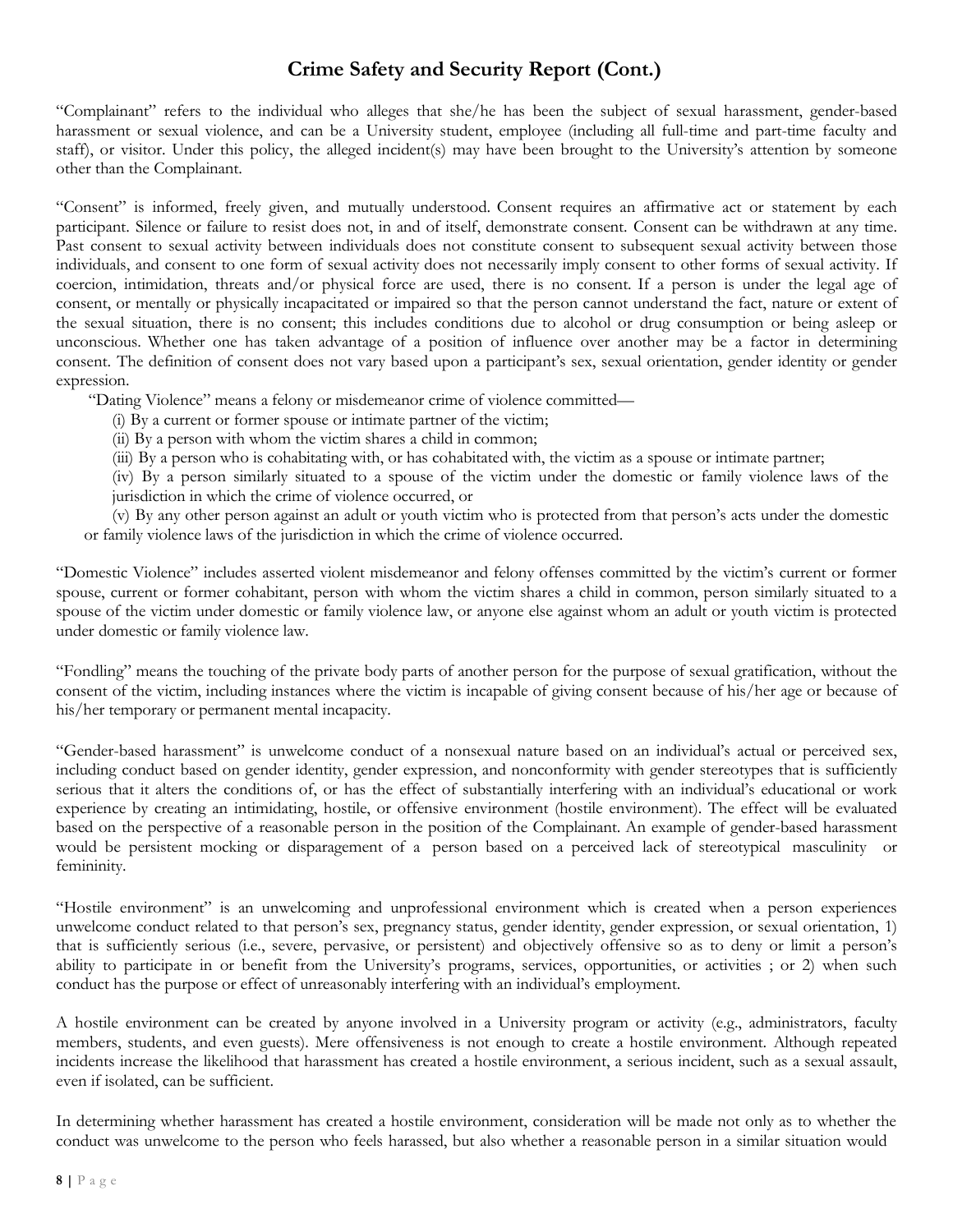have perceived the conduct as objectively offensive. Also, the following factors will be considered: 1) the degree to which the conduct affected one or more students' education or individual's employment; 2) the nature, scope, frequency, duration, and location of incident or incidents; 3) the identity, number, and relationships of persons involved; and 4) the nature of higher education.

"Incapacitation" means any physical state when a person lacks capacity to give consent (e.g., when a person is asleep or unconscious, when a person lacks capacity to give consent due to the use of drugs or alcohol, or when an intellectual or other disability prevents the person from having the capacity to give consent).

"Incest" means sexual intercourse between persons who are related to each other within the degrees wherein marriage is prohibited by law.

"Intimidation" means to coerce by threat or to make timid or fearful.

"Quid pro quo" behavior involves express or implied demands for sexual favors in exchange for some benefit (a promotion, a raise, a good grade or recommendation) or to avoid some detriment (termination, demotion, a failing grade, denial of a fellowship) in the workplace or in the classroom. By definition, it can only be perpetrated by someone in a position of power over another. One instance of "quid pro quo harassment" violates this policy.

Quid pro quo harassment may be a direct solicitation ("sleep with me or else...") or take more oblique forms of sexual propositions or dating invitations ("let's discuss your homework over a glass of wine at my house,"). The person in the position of power (supervisor, faculty member, etc.) does not have to make good on his or her demands or insinuations to have engaged in quid pro quo behavior for the purposes of this policy.

"Rape" means the penetration, no matter how slight, of the vagina or anus with any body part or object, or oral penetration by a sex organ of another person, without the consent of the victim.

"Respondent" refers to the individual who is alleged to have committed sexual harassment, gender-based harassment or sexual violence against a University student, employee, or visitor.

"Retaliation" is adverse treatment of an individual as a result of that individual's reporting sexual harassment, gender-based harassment or sexual violence, assisting someone with a report of sexual harassment, gender-based harassment or sexual violence, or participating in any manner in an investigation or resolution of a sexual harassment, gender-based harassment or sexual violence report. Adverse treatment includes threats, intimidation and reprisals by either a Complainant or Respondent or by others such as friends or relatives of either a Complainant or Respondent.

"Sexual assault" is any form of sexual contact (i.e., any touching of the sexual or other intimate parts of a person for the purpose of gratifying sexual desire of either party) that occurs without consent and/or through the use of force, threat of force, intimidation, or coercion. Any conduct that meets the definition of rape, fondling, incest or statutory rape constitutes a sexual assault.

"Sexual exploitation" means any actual or attempted abuse of a position of vulnerability, differential power, or trust, for sexual purposes, including, but not limited to, profiting monetarily, socially or politically from the sexual exploitation of another.

"Sexual harassment" is unwelcome conduct of a sexual nature, including but not limited to unwelcome sexual advances, requests for sexual favors, and other verbal, nonverbal, graphic and electronic communications or physical conduct of a sexual nature. The following is a non-exhaustive list of some of the types of conduct that might constitute sexual harassment depending on the totality of the circumstances:

Inappropriate or unwelcome physical contact or suggestive body language, such as touching, groping, patting, pinching, hugging, kissing, or brushing against an individual's body;

Verbal abuse or offensive comments of a sexual nature, including sexual slurs, persistent or pervasive sexually explicit statements, questions, jokes or anecdotes, degrading words regarding sexuality or gender, suggestive or obscene letters, notes, or invitations;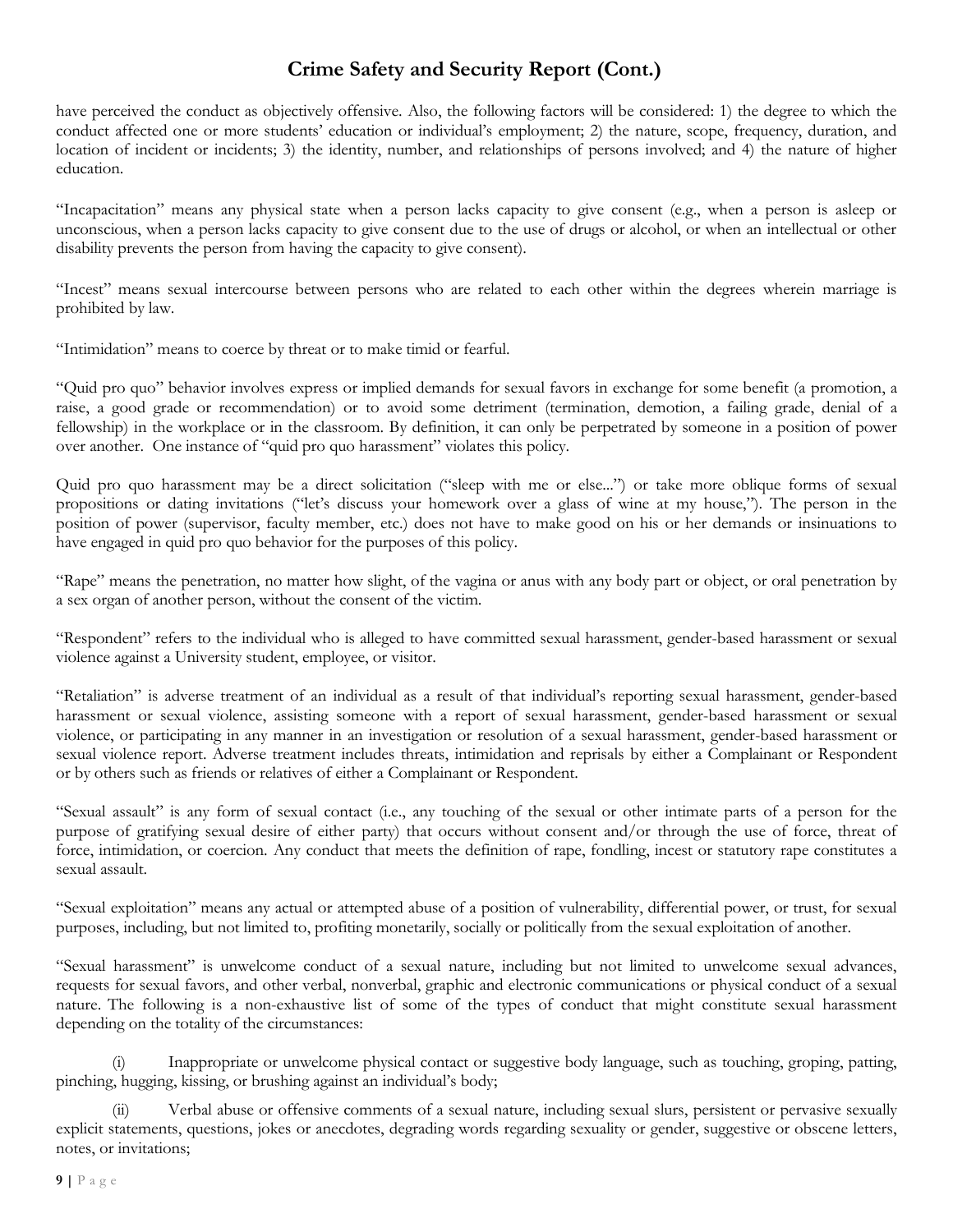(iii) Visual displays or distribution of sexually explicit drawings, pictures, or written materials; or

(iv) Undue and unwanted attention, such as repeated inappropriate flirting, staring, or making sexually suggestive gestures. For purposes of this policy, sexual harassment also includes acts that violate an individual's right to privacy in connection with her/his body and/or sexual activity such as:

(v) Recording images (e.g. video, photograph) or audio of another person's sexual activity, intimate body parts, or nakedness without that person's consent;

(vi) Disseminating images (e.g. video, photograph) or audio of another person's sexual activity, intimate body parts, or nakedness, if the individual distributing the images or audio knows or should have known that the person depicted in the images or audio did not consent to such disclosure;

(vii) Viewing another person's sexual activity, intimate body parts, or nakedness in a place where that person would have a reasonable expectation of privacy, without that person's consent.

"Sexual violence" is an umbrella term that includes: sexual assault, dating violence, and domestic partner violence. Stalking, while not necessarily sexual in nature, can be a form of sexual violence depending upon the circumstances.

"Stalking" means engaging in a course of conduct directed at a specific person that would cause a reasonable person to—

- (i) Fear for the person's safety or the safety of others; or
- (ii) Suffer substantial emotional distress.

For purposes of this definition, a course of conduct means two or more acts of stalking behavior. Stalking behavior includes, but is not limited to: following a person; threatening a person; appearing uninvited at a person's home, work, or school; making unwanted phone calls; sending unwanted emails or text messages; leaving objects for a person; vandalizing a person's property; injuring a person's pet; and monitoring or placing a person under surveillance. Stalking behavior may be conducted directly or indirectly, through a third party, and may be conducted by any action, method, or device.

"Statutory Rape" means sexual intercourse with a person who is under the statutory age of consent.

"Unwelcome Conduct" is conduct that an individual did not request or invite and considers the conduct to be undesirable or offensive. Whether conduct is unwelcome is determined based on the totality of the circumstances, including various objective and subjective factors. The following types of information may be helpful in making that determination: statements by any witnesses to the alleged incident; information about the relative credibility of the parties and witnesses; the detail and consistency of each person's account; the absence of corroborating information where it should logically exist; information that the Respondent has been found to have harassed others; information that the Complainant has been found to have made false allegations against others; information about the Complainant's reaction or behavior after the alleged incident; and information about any actions the parties took immediately following the incident, including reporting the matter to others.

"Visitor" is an individual who is present at a University campus or unit but is not a student or an employee.

#### **IV. Prohibited Conduct**

This policy prohibits quid pro quo behavior, sexual harassment that creates a hostile environment, gender-based harassment that creates a hostile environment, sexual exploitation, and sexual violence against any University student, employee or visitor. In determining whether alleged conduct violates this policy, the University will consider the totality of the facts and circumstances involved in the incident, including the nature of the alleged conduct and the context in which it occurred. Any of the prohibited conduct defined in this policy can be committed by individuals of any gender, and it can occur between individuals of the same gender or different genders. It can occur between strangers or acquaintances, as well as people involved in intimate or sexual relationships.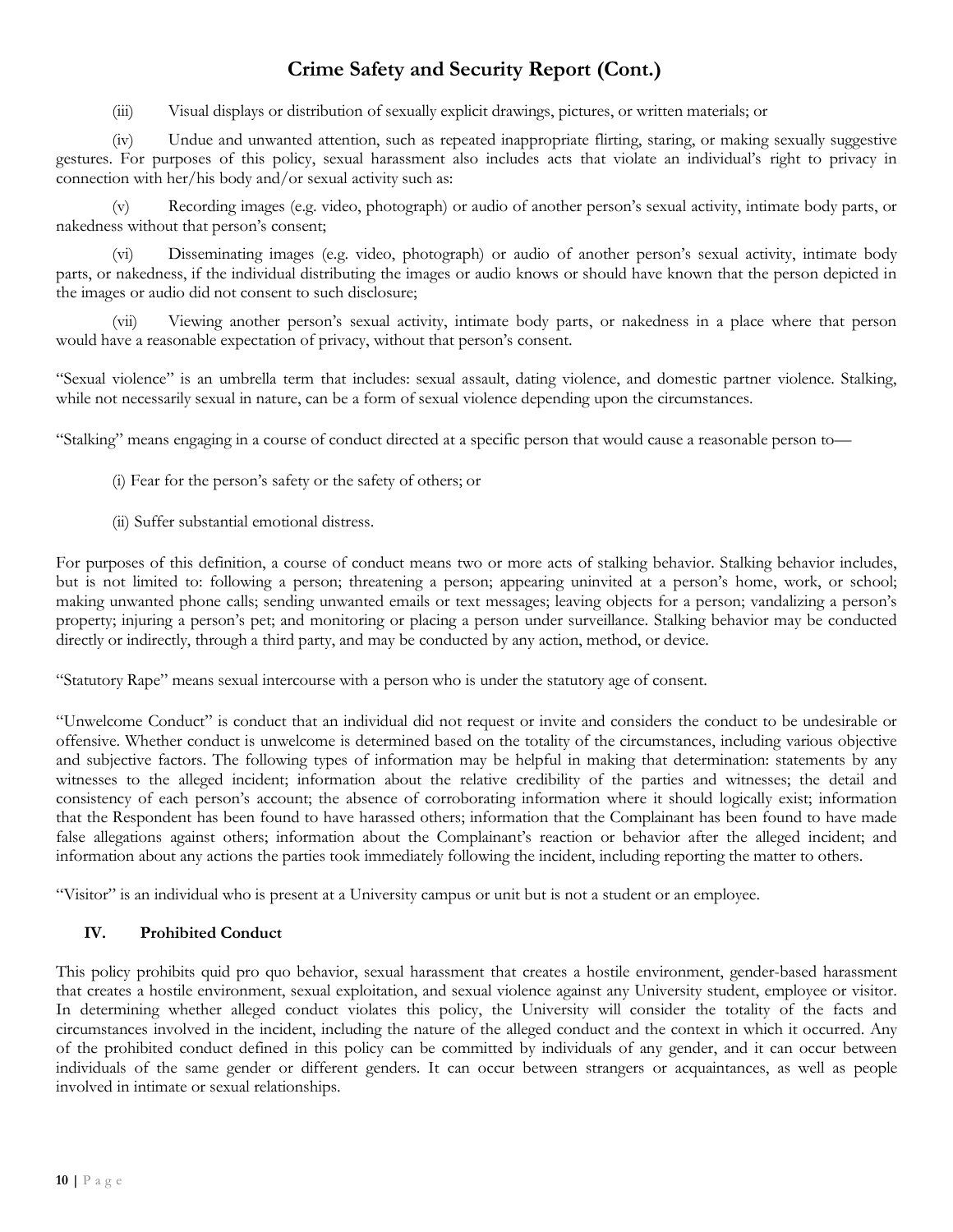The following examples, while not an exhaustive list, demonstrate conduct that may violate this policy:

• Observing, photographing, videotaping, or making other visual or auditory records of sexual activity or nudity, where there is a reasonable expectation of privacy, without the knowledge and consent of all parties

• Sharing visual or auditory records of sexual activity or nudity without the knowledge and consent of all recorded parties and recipient(s)

- Sexual advances, whether or not they involve physical touching
- Commenting about or inappropriately touching an individual's body

• Requests for sexual favors in exchange for actual or promised job benefits, such as favorable reviews, salary increases, promotions, increased benefits, or continued employment

- Lewd or sexually suggestive comments, jokes, innuendoes, or gestures
- Stalking

#### **V. Title IX Coordinator**

#### **A. Duties**

The Title IX Coordinator is charged with coordinating and overseeing the University's centralized response to ensure compliance with Title IX of the Education Amendments of 1972, which prohibits sex discrimination, including sexual harassment, gender-based harassment and sexual violence, in education programs. The Title IX Coordinator communicates with all members of the University community regarding Title IX, and provides information about how individuals may access their rights. The Title IX Coordinator shall keep all statistics related to Complaints filed under the policy and shall take efforts to analyze the data related to such Complaints

Where appropriate, the Title IX Coordinator will provide to both parties information about options for obtaining medical and counseling services; information about making a criminal report, information about receiving advocacy services, information about other helpful campus and community resources. The Title IX Coordinator will offer to coordinate with other campus officials, when appropriate, to implement interim remedial measures such as no-contact orders, rearrangement of living arrangements, or academic accommodations.

The Title IX Coordinator will review applicable University policies to ensure institutional compliance with Title IX; monitor the University's administration of its own applicable policies, including record keeping, timeframes, and other procedural requirements; conduct training regarding Title IX, and prohibited conduct defined in this policy; and respond to any Complaint or report regarding conduct that violates this policy. In this capacity, the Title IX Coordinator oversees the investigation and resolution of such alleged misconduct, directs the provision of any remedial measures, and monitors the administration of any related appeal. The Title IX Coordinator may delegate responsibilities under this policy to designated administrators, who will be appropriately trained.

The University Title IX Coordinator shall take prompt and effective steps reasonably calculated to end any sexual harassment, gender-based harassment or sexual violence, including: (i) taking interim measures; (ii) preventing retaliation; (iii) providing the Complainant and the Respondent with periodic status updates of the investigation and notice of outcome of the investigation; (iv) informing the Complainant of her/his right to file a criminal Complaint; (v) coordinating with law enforcement agencies, as appropriate, after consultation with Public Safety; (vi) maintaining all documents of the investigation; and (vii) drafting a report of findings, which is to be submitted to the University President and CEO.

### **B. Responsibility to Investigate**

In order to protect the safety of the campus community, the Title IX Coordinator may investigate allegations of violations of this policy even absent the filing of a formal Complaint or report, or if a Complaint or report has been withdrawn. The Title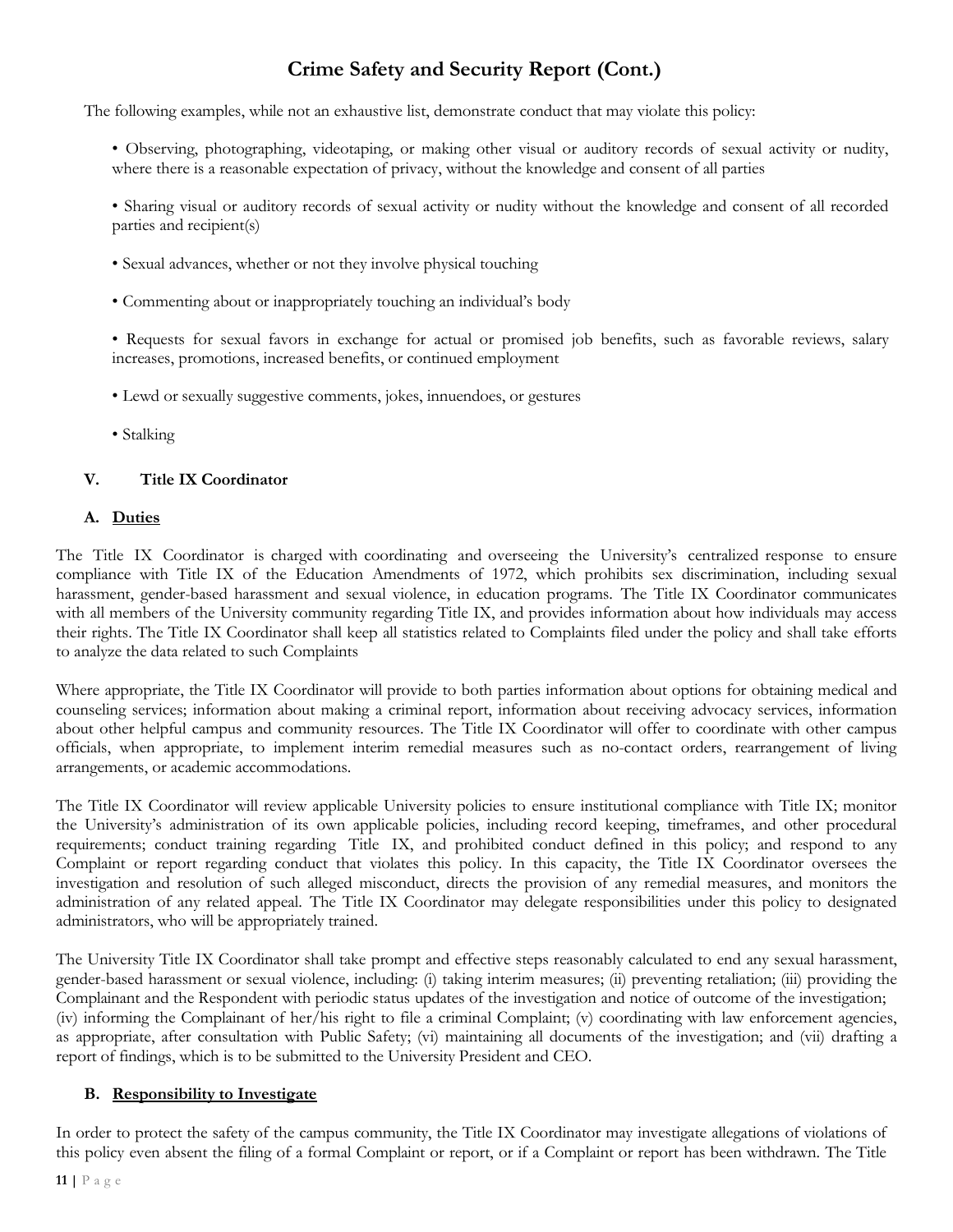IX Coordinator may need to proceed with an investigation even if a Complainant specifically requests that the matter not be pursued. In such a circumstance, the Title IX Coordinator will take into account the Complainant's articulated concerns, the best interests of the campus community, the age of the Complainant, fairness to all individuals involved, and the University's obligations under Title IX.

Proceedings under this policy may be carried out prior to, simultaneously with, or following civil or criminal proceedings off campus. Neither a decision by law enforcement regarding prosecution nor the outcome of any criminal proceeding will be considered determinative of whether a violation of this policy has occurred. Complainants have a right to proceed simultaneously with a criminal investigation and a Title IX investigation, and the Law School may defer its investigation for a limited time for fact gathering but then will promptly resume its investigation.

## **C. Anonymous and Third Party Reporting**

The Title IX Coordinator accepts anonymous and third-party reports of conduct alleged to violate this policy and will follow up on such reports. The individual making the report is encouraged to provide as much detailed information as possible to allow the Title IX Coordinator to investigate and respond as appropriate. The Title IX Coordinator may be limited in the ability to investigate an anonymous report unless sufficient information is furnished to enable the Title IX Coordinator to conduct a meaningful and fair investigation.

## **VI. Grievance Procedures**

The University will take prompt and appropriate action to: (1) thoroughly, promptly, and impartially investigate Complaints; and (2) prevent, correct and, if necessary, discipline individuals who engage in behavior that violates this policy. The following procedures should be followed whenever a person believes that they have witnessed or been the subject of discrimination, harassment or retaliation on the basis of sex or gender. These procedures also apply to students and employees in our online environment. If an individual feels they have been harassed in any way, the student should immediately contact the Title IX Coordinator. Students and employees should report the offending incident or conduct promptly. Timely reporting is vital to the University's ability to investigate Complaints and take appropriate action. Prompt reporting also discourages further misconduct. Students and employees are encouraged to report offensive conduct even if similar conduct was not reported in the past. The Title IX Coordinator has the discretion to consolidate multiple Complaints or reports into a single investigation if evidence relevant to one incident might be relevant to the others.

In reviewing a Complaint, the Title IX Coordinator determines whether there is a preponderance of the evidence to believe that an individual engaged in a violation of this policy. This means that individuals are presumed not to have engaged in alleged conduct unless a "preponderance of the evidence" supports a finding that the conduct has occurred. This "preponderance of the evidence" standard requires that the evidence supporting each finding be more convincing than the evidence in opposition to it.

The sexual history of the Complainant and/or the Respondent will generally not be used in determining whether a violation of this policy has occurred. However, in certain circumstances, the sexual history between parties may have limited relevance. For example, if consent is at issue, the sexual history between the parties may be relevant to determining whether consent was sought and given during the incident in question, although it must be remembered that even in the context of a relationship, consent to one sexual act does not constitute consent to another sexual act, and consent on one occasion does not constitute consent on a subsequent occasion. In addition, under very limited circumstances, sexual history may be relevant to explain injury, to provide proof of a pattern, or for another specific question raised by an allegation.

## **VII. University Complaints and Reporting**

The University strives to provide a prompt, fair, and impartial process from the initial investigation to the final result. The University encourages members of the campus community to identify potential violations of this policy so we may create the welcoming atmosphere necessary for you to work and learn. The reporting and grievance process shall be conducted by officials who, at a minimum, receive annual training on the issues related to dating violence, domestic violence, sexual assault, and stalking and on how to conduct an investigation and hearing process that protects the safety of victims and promotes accountability. The University also provides the Complainant and the Respondent with the same opportunities to have others present during any institutional disciplinary proceeding, including the opportunity to be accompanied to any related meeting or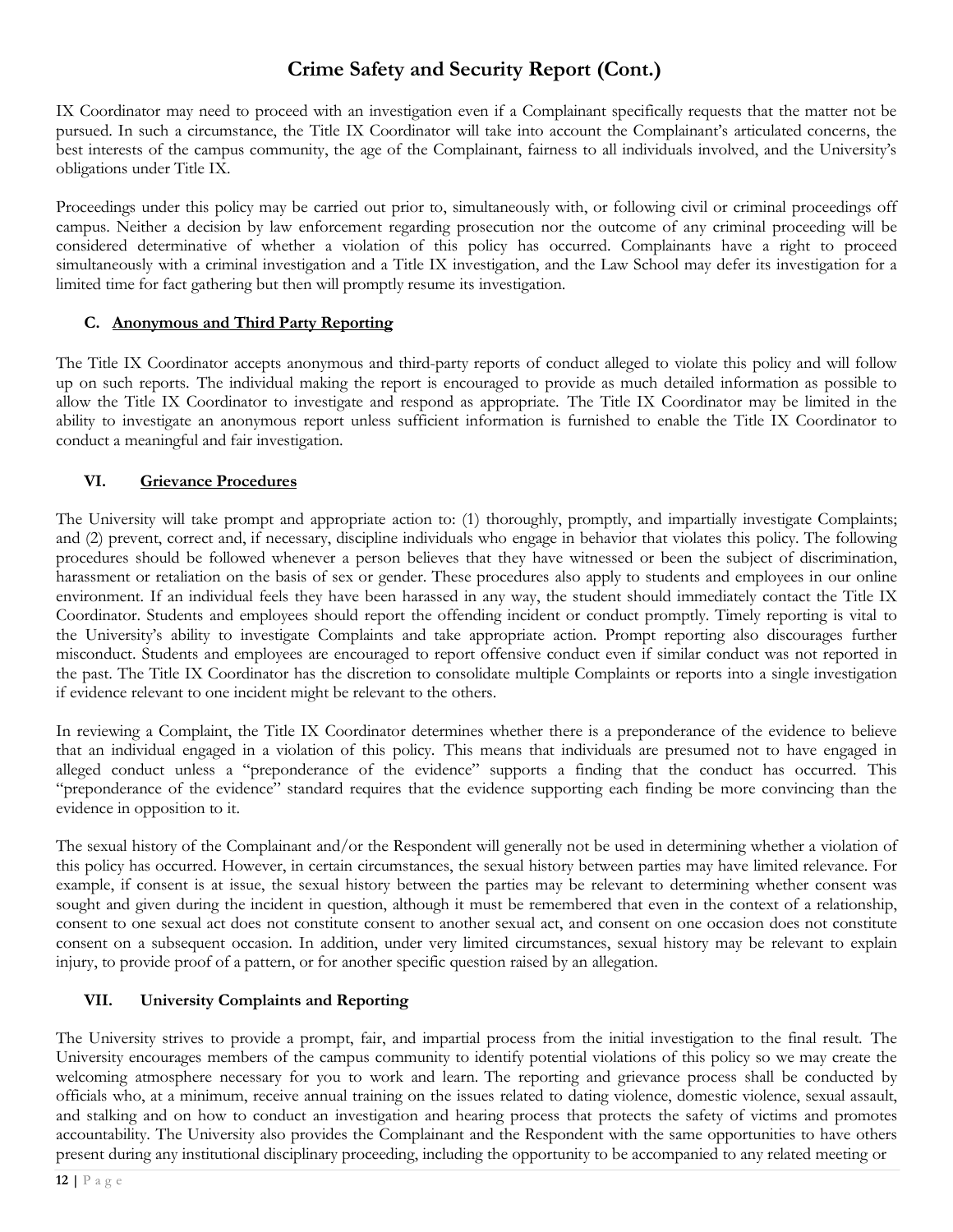proceeding by the advisor of their choice. The University does, however, reserve the right to establish restrictions (applicable to both the Complainant and the Respondent) regarding the extent to which the advisor may participate in the proceedings. Nonetheless, the University will not limit the choice of advisor or presence for either the Complainant or the Respondent.

Complaints and third-party reports of discrimination should be made to the Title IX Coordinator. The Title IX Coordinator is trained to help you find the resources you might need, to explain all reporting options, and to respond appropriately to conduct of concern. All instances of retaliation should be reported and will be addressed in the same manner. The Title IX Coordinator coordinates and tracks all Complaints and reports under this procedure. The contact information for the Title IX Coordinator is listed below.

> Title IX Coordinator Nga Phan United States University 830 Bay Boulevard Chula Vista, Ca 91911 619-477-6310 ext. 2002 [nphan@usuniversity.edu](mailto:nphan@usuniversity.edu)

A person wishing to file a Complaint should submit a written statement to the Title IX Coordinator. The Complaint should specify: 1) the name of the individual(s) against whom the Complaint is made; 2) the nature of the alleged offense; 3) the specifics of the offending incident(s) with precise details (what happened, who was present, when, where, any reasons why they believe the action was taken); 4) the names of any witnesses to the events; and 5) the date and signature of the person making the Complaint. It is recommended that as much information as possible be provided regarding the offending incident or conduct.

## **A. Criminal Reporting**

Please remember that if someone is in immediate danger or needs immediate medical attention, the first place to report is 911. Some forms of discrimination and harassment may also be crimes and criminal reports should be made to law enforcement, even if it is uncertain whether the particular conduct is a crime. Calling local law enforcement can help you: obtain emergency and nonemergency medical care; get immediate law enforcement response for your protection; understand how to provide assistance in a situation that may escalate to more severe criminal behavior; arrange a meeting with victim advocate services; find counseling and support; initiate a criminal investigation; and answer questions about the criminal process.

## **B. University Reporting**

The University encourages individuals who have experienced sexual harassment, gender-based harassment or sexual violence (referred to in this policy as "Complainants") to report the incident(s) to campus authorities, even if they have reported the incident to outside law enforcement, and regardless of whether the incident took place on or off-campus. Such reporting will enable Complainants to get the support they need, and provide the University with the information it needs to take appropriate action. Individuals should be aware that there are employees at their University whom they can speak with on a strictly confidential basis before determining whether to make a report to University authorities. All information in connection with the Complaint, including the identities of the Complainant and the Respondent, will be kept as confidential as possible and will only be shared with those who have a legitimate need for the information.

## **C. Conflicts**

If there is a Complaint about the Title IX Coordinator or any staff member that is part of the Title IX Coordinator Office, or if the Title IX Coordinator or Title IX Coordinator staff has a Complaint, that Complaint should be filed with the President of the University. If the President agrees, the President will appoint another trained individual to take the place of the Title IX Coordinator for purposes of the Complaint. If the President is the Respondent, the investigation will be handled by the University Title IX Coordinator or her/his designee.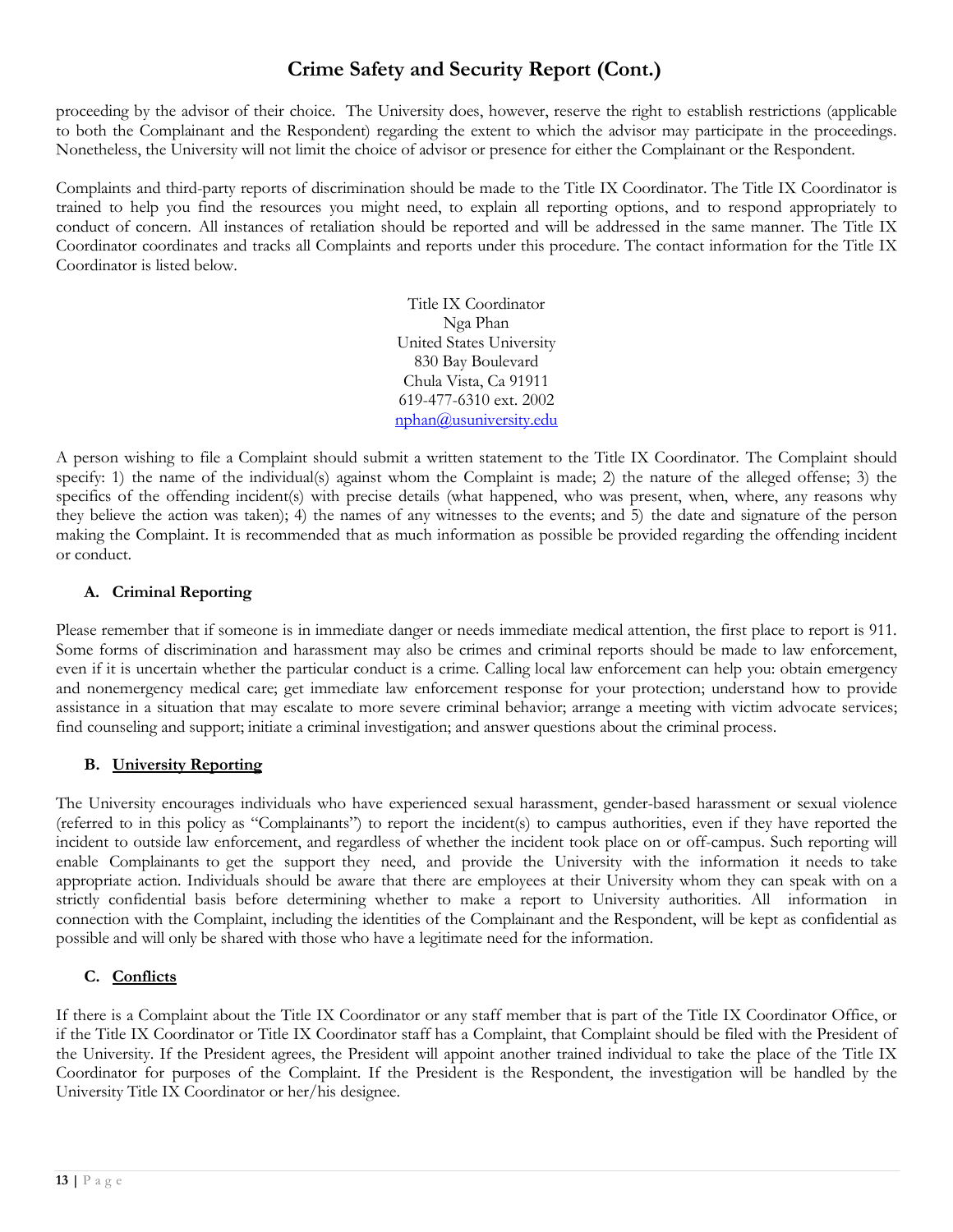#### **VIII. Initial Assessment of Complaints**

The investigative process is initiated when the Title IX Coordinator receives a Complaint or report of a violation of this policy. The Title IX Coordinator will conduct an initial assessment. Following the initial assessment, the Title IX Coordinator may take any of the following actions:

- If the Title IX Coordinator determines that the Complaint, even if substantiated, would not rise to the level of a policy violation, the Title IX Coordinator may dismiss the Complaint.
- If the Title IX Coordinator determines that the Complaint is outside the scope of this policy, the Title IX Coordinator may refer the Complaint to another office for review.
- If the Title IX Coordinator determines that the Complaint or report would, if substantiated, constitute a violation or this policy, the Title IX Coordinator will determine appropriate interim measures and initiate an investigation.

### **IX. Interim/Protective Measures**

Upon receipt of a Complaint or report of a violation of this policy, the University will provide reasonable and appropriate interim/protective measures designed to preserve the Complainant's educational experience, the safety of all parties and the broader University community, maintain the integrity of the investigative and/or resolution process, and deter retaliation. The University may provide interim/protective measures regardless of whether the Complainant seeks formal disciplinary action. Interim/protective measures may include:

- Access to counseling services and assistance in arranging an initial appointment;
- Rescheduling of exams and assignments;
- Change in class schedule, including the ability to transfer course sections or withdraw from a course;
- Change in work schedule or job assignment;
- Providing medical services;
- Imposition of an on-campus "no contact order," an administrative remedy designed to curtail contact and communications between two or more individuals;
- Barring individuals from coming on campus for a period to time; and/or
- Any other remedy that can be used to achieve the goals of this policy.

Any interim measures will not disproportionately impact the Complainant. Requests for interim measures may be made by or on behalf of the Complainant to any University official, including the Title IX Coordinator. The Title IX Coordinator is responsible for ensuring the implementation of interim measures and coordinating the University's response with the appropriate offices on campus.

All individuals are encouraged to report concerns about the failure of another to abide by any restrictions imposed by an interim measure. The University will take immediate action to enforce a previously implemented measure and disciplinary penalties can be imposed for failing to abide by a University-imposed measure.

## **X. Resolution**

If a Complainant chooses to file a Complaint the Respondent shall, absent concerns about confidentially (as discussed in Section XVIII) be notified that a Complaint has been filed and of the allegations in the Complaint. The Title IX Coordinator must interview the Respondent and receive any statements and evidence (including a list of potential witnesses) the Respondent wishes to offer. Note, both the Complainant and Respondent may have an adviser present with them during any meetings with the Title IX Coordinator.

There are two avenues for resolution of an alleged policy violation: 1) informal resolution and 2) formal resolution. The Complainant has the option to proceed informally, when permissible. **In cases involving allegations of sexual assault or** sexual exploitation, informal resolution is not appropriate, even if both the Complainant and Respondent indicate a **preference for informal resolution**. The Title IX Coordinator is available to explain the informal and formal resolution procedures.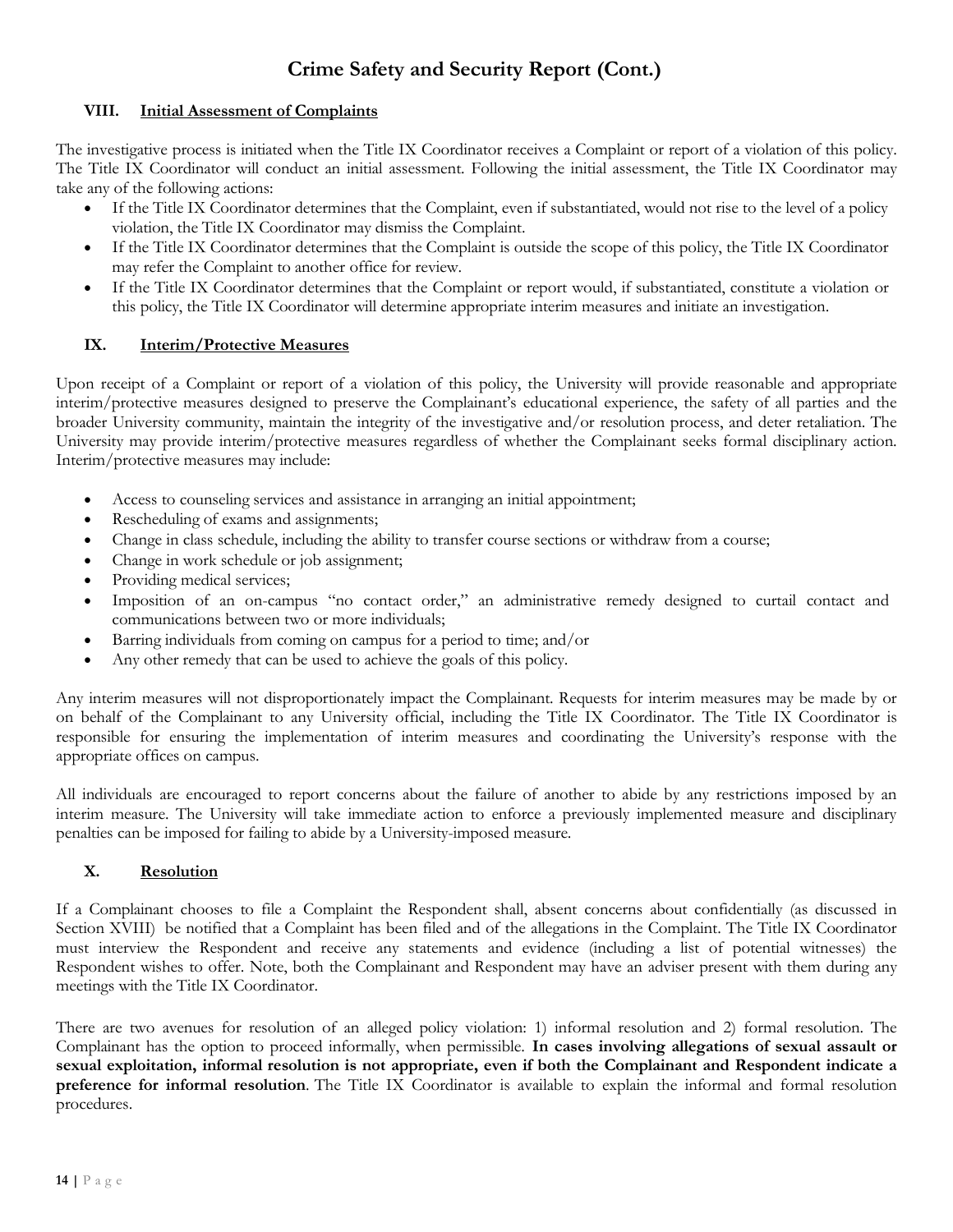### **A. Informal Process and Resolution**

If the Complainant, the Respondent, and the Title IX Coordinator all agree that an informal resolution should be pursued, the Title IX Coordinator (or her/his designee) shall attempt to facilitate a resolution of the conflict that is agreeable to all parties. Under the informal process the Title IX Coordinator shall be required only to conduct such fact-finding as is useful to resolve the conflict and as is necessary to protect the interests of the parties, the University and the community. The official to whom the request is directed must determine whether informal resolution is appropriate in light of the severity of the alleged harassment and the potential risk of a hostile environment for others in the community. Typically, an informal investigation will be completed within twenty (20) days of receipt of the Complaint. If it becomes necessary to extend the process, both parties will be notified of a revised expected resolution timeframe.

A Complainant or Respondent always has the option to request a formal investigation. The Title IX Coordinator also always has the discretion to initiate a formal investigation. If at any point during the informal process, the Complainant, the Respondent, or the Title IX Coordinator wishes to cease the informal process and to proceed through formal grievance procedures, the formal process outlined below will be invoked.

The informal resolution must adequately address the concerns of the Complainant, as well as the rights of the Respondent and the overall intent of the University to stop, remedy and prevent violations of this policy. (Informal actions might include, but are not limited to: providing training to a work unit; having an informal discussion with an individual whose conduct, if not stopped, could rise to the level of discrimination, or create a hostile environment; or having a confidential conversation with a supervisor or instructor). The informal resolution process will not, however, be used in cases of sexual exploitation or **sexual violence.**

### **B. Formal Investigation and Resolution**

Individuals are encouraged to report any alleged violation of this policy directly to the Title IX Coordinator. In order to do so, individuals may use the Complaint procedures as specified in Section VII or schedule an appointment with the Title IX Coordinator.

#### **1. Investigation, Disciplinary, and Appeal Procedures**

#### **i. Investigation and Adjudication**

When the Title IX Coordinator receives a Complaint or report alleging that a student violated this policy, the Title IX Coordinator will appoint a three-person investigative panel of administrators and/or outside investigators. The investigative panel will conduct an inquiry and determine, by a preponderance of the evidence, whether this policy was violated. All panelists will have training in investigating and evaluating conduct prohibited under the policy. The panelists will also be impartial and unbiased.

The Title IX Coordinator will provide to the panel the Complaint, any statements of the Complainant and the Respondent, and any evidence or witness lists provided by the parties. The panel will interview the parties to the Complaint separately. Each party may select an adviser of their choice who may accompany them to any meeting or related proceeding, but the adviser may not participate in the interview process. All three members of the panel will participate in interviews with the Complainant and the Respondent. The panel will interview witnesses as necessary and may, at its discretion, delegate witness interviews to one or two of the panelists. Witnesses may not bring advisers. In all meetings, at least one member of the panel will serve as note taker. At the conclusion of each interview, the panelists will review the notes with the interviewee.

The panel will prepare a case file of all interview summaries, witness statements, and other documents. The file, redacted of personally identifiable information as necessary, will be shared with the Complainant and the Respondent. The panel will describe in writing for the parties the charges that will be adjudicated.

After reviewing the file, each party will have an opportunity: (1) to meet again with the panel, (2) to respond in writing to the panel, and (3) to request the collection of other information by the panel, including the interviewing of additional witnesses. If any additional information is gathered, it will be shared with both parties and each will have the opportunity for further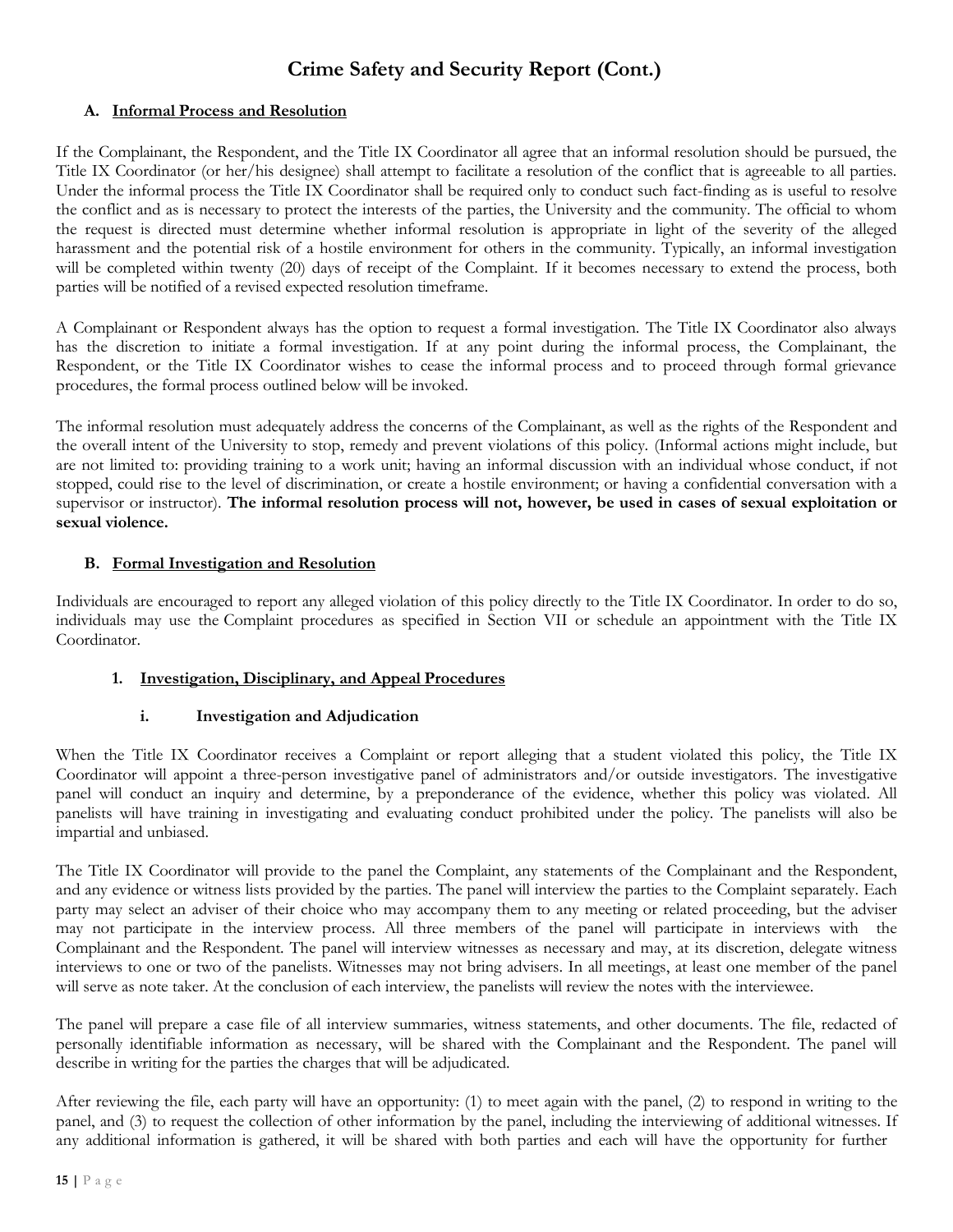response. The panel will designate reasonably prompt time frames to ensure a timely completion of the process but also an adequate opportunity for both sides to respond thoroughly to the information gathered in the investigation.

Following the investigation, the panel will meet to determine, by a majority decision, whether the Respondent, based on the preponderance of evidence standard, violated University policy. The panel will prepare a report, which will include findings of fact, findings of responsibility, and the panel's rationale. All members of the panel must endorse the report as a record of their deliberations and rationale.

#### **ii. Penalties**

If a student is found responsible for violating University policy, the entire case file will be forwarded to the Provost and Chief Academic Officer, who will determine the penalty. Penalties will be determined based on the seriousness of the misconduct and the student's previous disciplinary history (if any). Remedial measures will be determined based on the need to afford the parties an educational environment free from discrimination under Title IX. The findings regarding fact and responsibility, as well as the decision regarding the penalty in cases where violations of University policy have occurred, will be conveyed to the parties at the same time in writing. The notification will include the parties' appeal rights.

If a student is found responsible for violating University policy, the Office of the Provost and Chief Academic Officer will record the penalty and retain records in accordance with protocols for all other disciplinary cases. In all cases, the case file will also be archived by the Title IX Coordinator.

## **iii. Rights of Appeal**

Both parties, the Complainant and the Respondent, have equal rights to an impartial appeal. All appeals and appeal responses should be filed with the Title IX Coordinator. All appeals will be referred to appellate body composed of there of the following persons: President,/CEO, the Provost,/Chief Academic Officer, and the Dean of the college in which the student is enrolled. All members of the appellate body will have training regarding Title IX and prohibited conduct defined under this policy. The members of the appellate body will be impartial and unbiased. If any member of the appellate body cannot maintain impartiality, or is involved in the Complaint, that person shall be recused from the matter and the remaining members shall appoint an appropriately trained replacement.

A Complainant or Respondent may file a written appeal on the grounds that: (1) there is substantial relevant information that was not presented, and reasonably could not have been presented during the investigation; (2) the imposed penalty does not fall within the range of penalties imposed for similar misconduct, or (3) there was procedural unfairness during the disciplinary process.

The purpose of an appeal is not to initiate a review of substantive issues of fact or a new determination of whether a violation of University rules has occurred. The appellate body may decide to uphold the original decision of the panel and/or the deans; to alter the imposed penalty; or to return the case to the panel for additional proceedings or other action.

The deadline for filing an appeal is one week from the date the parties are notified of the decision. If either party files an appeal, the University will notify the other party in writing, provide that party with the appeal, and permit that party three (3) days to file a response. The University will also provide to the appealing party a copy of any response. The University will notify both parties will be notified simultaneously, and in writing, of the outcome of the appeal. Although the timing for final determinations on appeals may vary, it is expected that a decision on a typical appeal should take thirty (30) days from the date the Title IX Coordinator receives the response to the appeal (or the time for filing such response has lapsed).

## **iv. Student Enrollment**

Pending action by the panel on the charges or pending an appeal, the Respondent may be permitted to attend classes, and make use of some or all University facilities, except for circumstances relating to the physical or emotional safety or well-being of a member (or members) of the University community, or the ability of the University to carry out its essential functions. Certain restrictions may be imposed by the deans on the Respondent in order to provide the Complainant with an educational environment free from discrimination under Title IX.

The Respondent should understand that if the decision of the panel proves adverse, and if an appeal proves unsuccessful, the penalty will normally be considered effective as of the date of the original decision.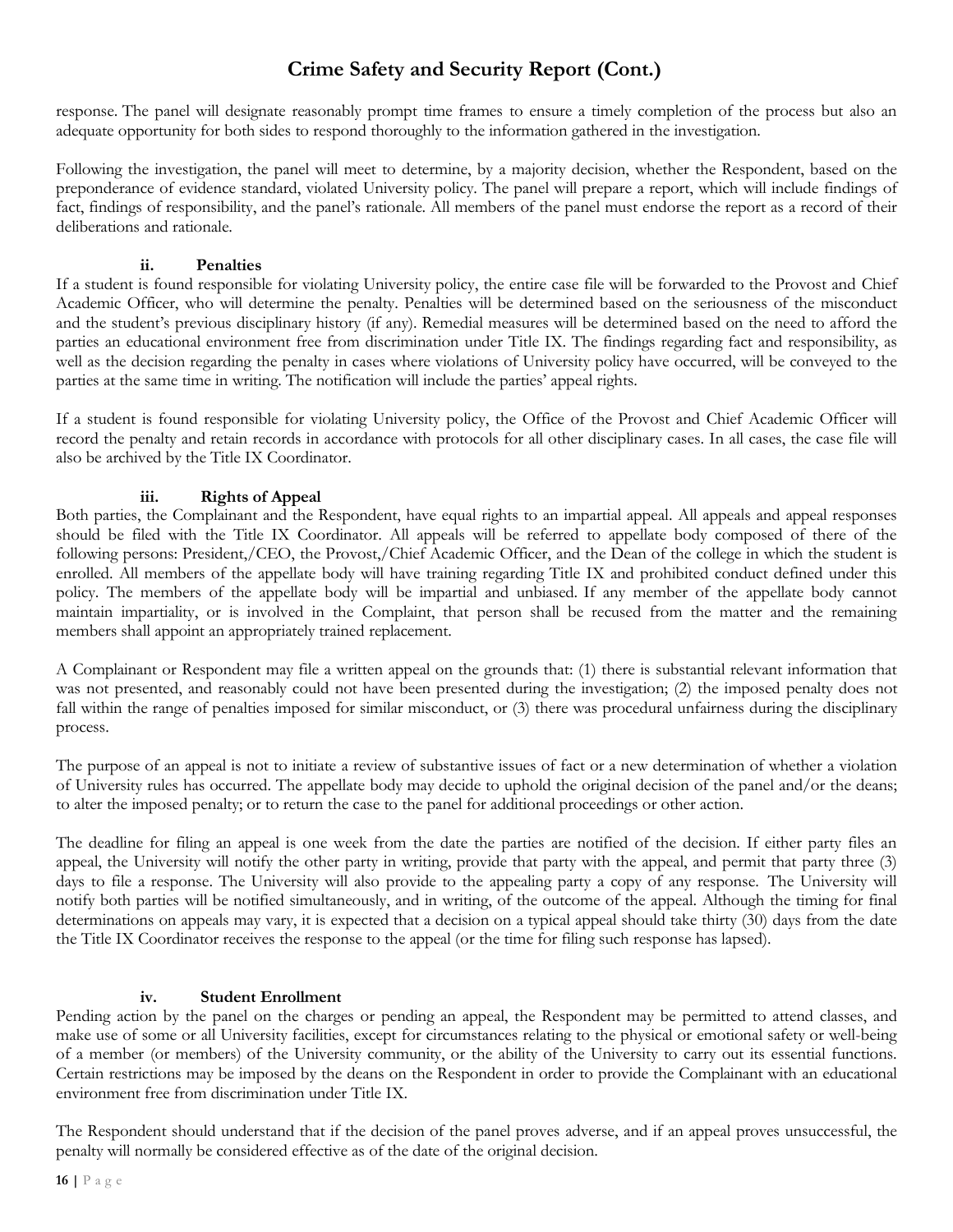For students, in cases adjudicated prior to the last day of classes, if the final decision is a separation from the University (i.e., suspension, suspension with conditions, or expulsion), the Respondent will normally not earn credit for the semester in which the infraction occurred. If the Respondent has successfully completed course requirements while awaiting the final disposition of the matter, obtaining credit for the semester will be at the discretion of the Provost/Chief Academic Officer. Pending an investigation and adjudication or the Respondent's decision about whether to appeal a separation from the University or the withholding of the degree, and/or while an appeal is in process, an administrative hold will be placed on the Respondent's University transcript. Should the Respondent decide not to appeal a separation or the withholding of the degree, or should an appeal not result in an alteration of the Provost /Chief Academic Officer's decision to dismiss the Respondent or withhold the degree, the registrar will record the fact of the penalty on the Respondent's transcript.

### **2. Disciplinary Procedures Where One Party is a Member of the University Community and the Other Party is a Non-Member of the University Community**

When a third party, (i.e., a non-member of our University community) is involved as a Complainant or a Respondent, the University will use disciplinary procedures that are generally consistent with the disciplinary procedures stated in sections  $X(A)$ through X(B), appropriately modified based on the particular circumstances involved and taking into account privacy requirements and the like. In no case will a member of our community (i.e., current student, faculty member or staff member) be afforded lesser rights or lesser opportunities to participate in the disciplinary proceeding than the non-member of the University community.

### **3. Other Investigation and Resolution Procedures**

If a Complaint or report of conduct prohibited by this policy is made against multiple individuals, an office, or the University in general, the Title IX Coordinator will review the matter and take appropriate action, in accordance with this policy. The Title IX Coordinator may conduct an investigation, using investigative and disciplinary procedures that are generally consistent with those stated in this policy, appropriately modified based on the particular circumstances involved.

#### **XI. Range of Penalties under This Policy and Disciplinary Procedures**

Members of the University community may be subject to disciplinary penalties for violating this policy.

#### **A. Additional Accommodations**

If a Respondent is found responsible for violating this policy, the Complainant may request accommodations not already in place, such as a one-way no contact order. The University will promptly implement the accommodation as appropriate. In no circumstance will the burden of the accommodation be placed on the Complainant. The accommodation shall be effective even if the Respondent files an appeal or if such an appeal is pending.

#### **B. Penalties Applicable to Students**

- **1.** For violations of this policy by students, in general the penalties, in ascending order of severity, are:
	- **i. Warning:** A formal admonition that does not become part of an individual's permanent record, but that may be taken into account in judging the seriousness of any future violation.
	- **ii. Disciplinary Probation:** A more serious admonition assigned for a definite amount of time. It implies that any future violation, of whatever kind, during that time, may be grounds for suspension, suspension with conditions, or in especially serious cases, expulsion from the University. Disciplinary probation will be taken into account in judging the seriousness of any subsequent infraction even if the probationary period has expired.

Disciplinary probation appears on an individual's permanent record at the University (but not on the transcript) and may be disclosed by the Office of the Provost and Chief Academic Officer in response to requests for which the student has given permission or as otherwise legally required.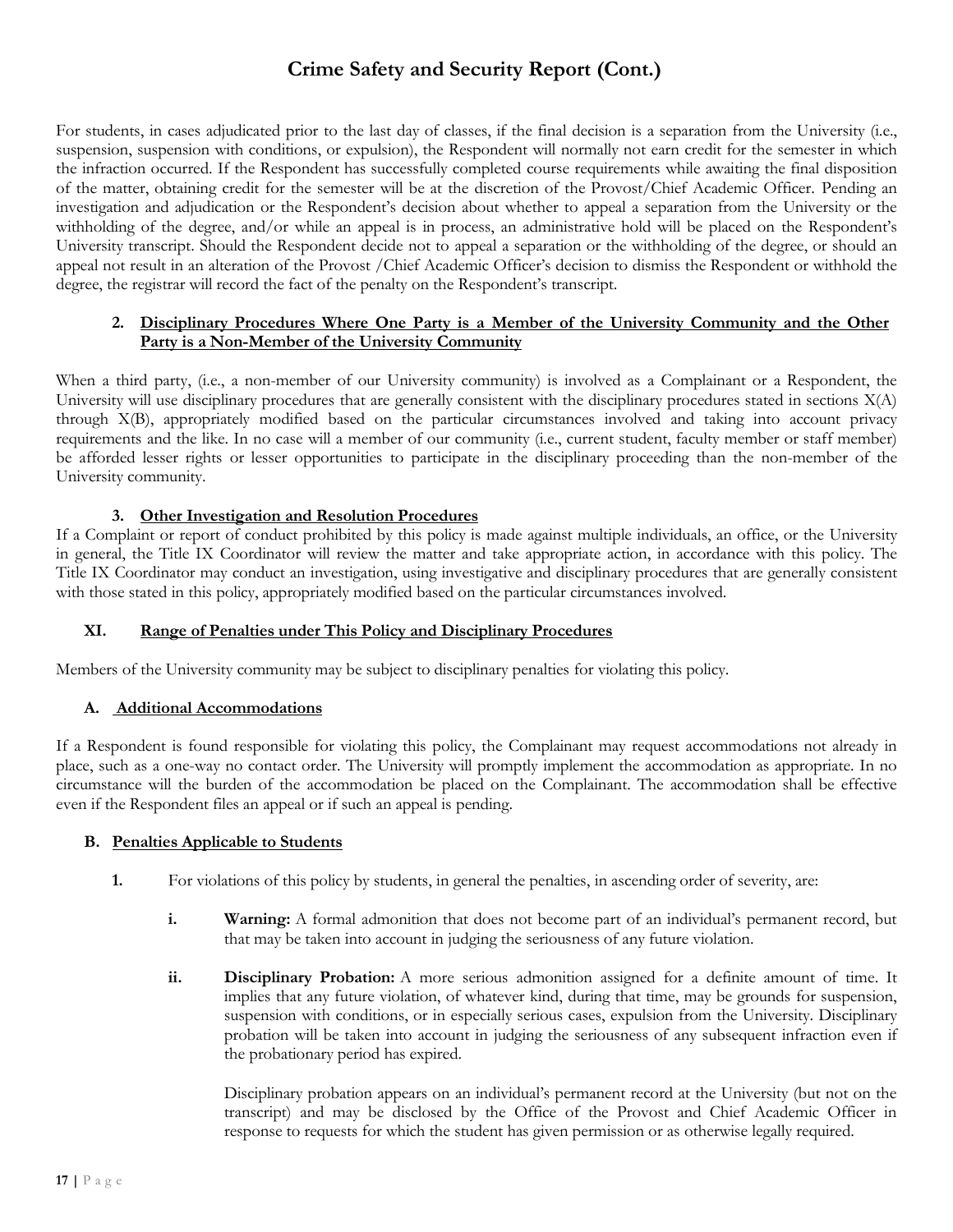- **iii. Withholding of Degree:** In cases involving students in their final semester, the University may withhold a student's degree for a specified period of time. This penalty is imposed instead of suspension at the end of the final year of study when all other degree requirements have been met. A withheld degree is recorded on a student's transcript. Relevant information remains on the student's permanent record at the University and may be disclosed by the Office of the Provost and Chief Academic Officer in response to requests for which the student has given permission or as otherwise legally required.
- **iv. Suspension:** Removal from membership in the University for a specified period of time. A suspension is recorded on a student's transcript. Relevant information remains on the student's permanent record at the University and may be disclosed by the Office of the Provost and Chief Academic Officer in response to requests for which the student has given permission or as otherwise legally required.
- **v. Suspension with Conditions:** Removal from membership in the University for at least the period of time specified by the suspension, with the suspension to continue until certain conditions, stipulated by the appropriate body applying this penalty, have been fulfilled. These conditions may include, but are not limited to, restitution of damages, formal apology, or counseling. A suspension with conditions is recorded on a student's transcript. Relevant information remains on the student's permanent record at the University and may be disclosed by the Office of the Provost and Chief Academic Officer in response to requests for which the student has given permission or as otherwise legally required.
- **vi. Expulsion:** Permanent removal from membership in the University, without any opportunity for readmission to the community. Expulsion is recorded on a student's transcript. Relevant information remains on the student's permanent record at the University and may be disclosed by the Office of Provost and Chief Academic Officer in response to requests for which the student has given permission or as otherwise legally required.
- **vii. Censure:** University censure can be added to any of the penalties listed above, except warning. Censure indicates the University's desire to underscore the seriousness of the violation and the absence of mitigating circumstances and to convey that seriousness in response to future authorized inquiries about the given individual's conduct.
- **2.** The following may accompany the preceding penalties, as appropriate:
	- **i. Restriction of Access to Space, Resources, and Activities:** When appropriate in cases involving behavioral misconduct between members of the community, restrictions may be placed on access to space and/or resources or on participation in activities so as to limit opportunities for contact among the parties.
	- **ii. Educational Refresher Programs:** In addition to any of the penalties listed above, a student may be required to participate in educational refresher programs appropriate to the infraction.

## **C. Penalties Applicable to Faculty and Staff Members**

For violations of this policy by faculty or staff members, disciplinary penalties may include (in accordance with the employment policies governing the employee in question) counseling or training, written warning, financial penalty, unpaid leave of absence, suspension, demotion or termination in accordance with the employment policies governing the specific employee.

#### **D. Action Against Visitors**

In cases where the person accused of sexual harassment, gender-based harassment or sexual violence is neither a University student nor a University employee, the University's ability to take action against the accused is extremely limited. However, the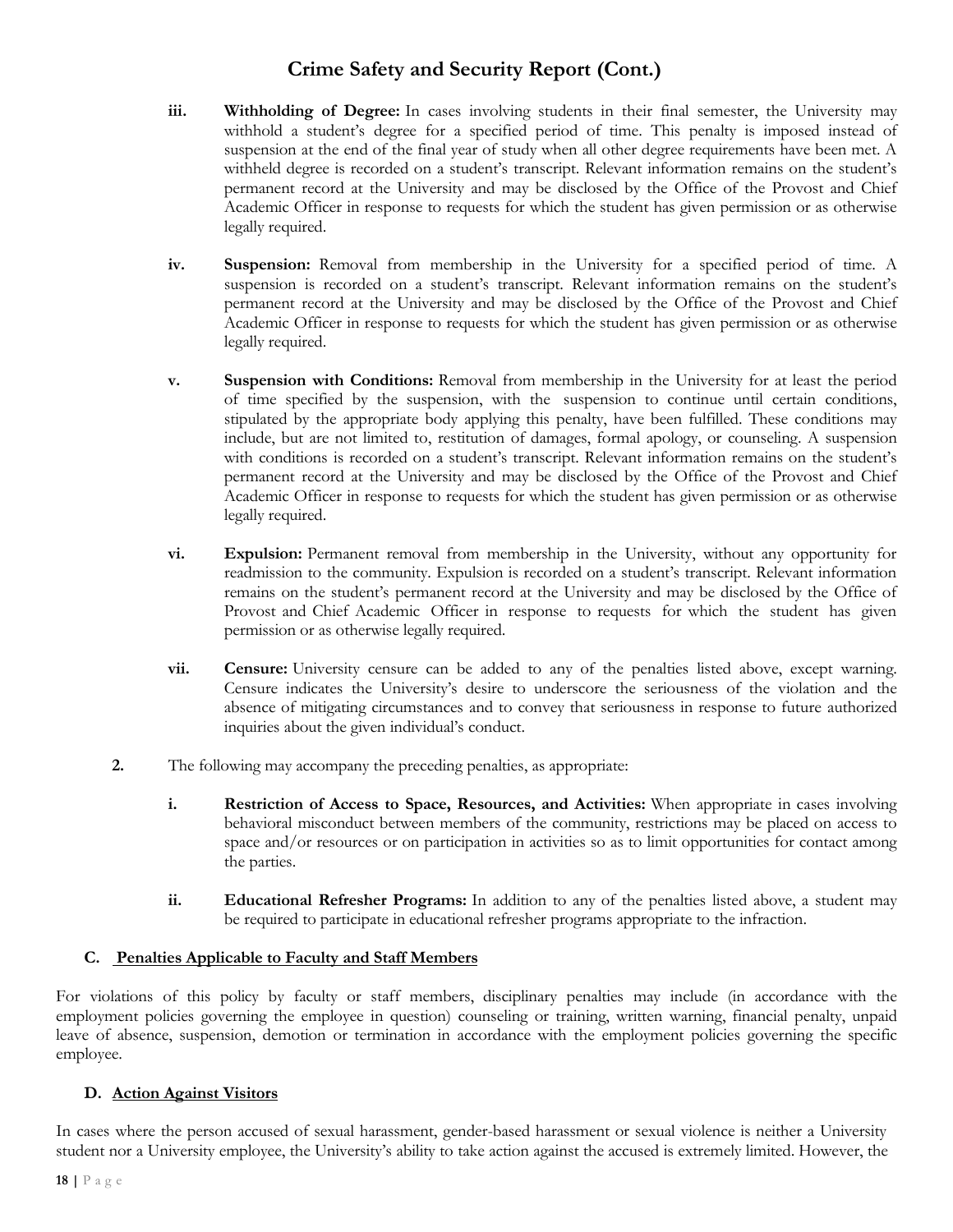University shall take all appropriate actions within its control, such as restricting the visitor's access to campus. In addition, the matter shall be referred to local law enforcement for legal action where appropriate.

## **XII. No Disciplinary Action**

In cases where a determination is made not to bring disciplinary action, the Title IX Coordinator shall inform the Complainant and the Respondent of that decision contemporaneously, in writing, and shall offer counseling or other support services to both the Complainant and the Respondent.

## **XIII. Mediation**

While mediation is not permitted in cases where sexual violence is alleged, it may be appropriate where sexual harassment or gender-based harassment allegations have been made by a student or employee but there is no allegation of sexual violence. Mediation is a process whereby the parties can participate in a search for fair and workable solutions. Mediation requires the consent of both the Complainant and the Respondent, but does not require the Complainant and Respondent to meet face-toface. Either party, however, has the right to end the mediation at any time and proceed with the investigation process. A Respondent who is covered by a collective bargaining agreement may consult with and have a union representative present at any mediation session.

## **XIV. Timing**

The University shall make every reasonable effort to ensure that the investigation and resolution of a Complaint are carried out as timely and efficiently as possible. The Title IX Coordinator or designee may extend this timeframe for good cause, including but not limited to, law enforcement involvement, number of witnesses to be interviewed, and University breaks. University will take all reasonable efforts to apprise the parties of the progress of the investigation. While some Complaints may require extensive investigation, whenever possible, the investigation of Complaints should be completed within sixty (60) calendar days of the receipt of the Complaint. If there is a delay in completing the investigation, the Title IX Coordinator shall notify the Complainant and the Respondent in writing.

Although cooperation with law enforcement may require the University to temporarily suspend the fact-finding aspect of a Title IX investigation, the University will promptly resume its Title IX investigation as soon as it is notified by the law enforcement agency that the agency has completed the evidence gathering process. The University will not, however, wait for the conclusion of a criminal proceeding to begin its own investigation and, if needed, will take immediate steps to provide interim measures for the Complainant.

The University Procedures set out reasonably prompt timeframes for proceedings thereunder, including a description of factors that may extend the timeframes, such as the complexity of the investigation, and/or the severity and extent of the alleged conduct. All steps under these procedures shall take place with reasonable promptness, taking into account the complexity of any case and the severity and extent of alleged conduct. Timeframes for all phases of the disciplinary process, including the investigation, any related disciplinary proceedings, and any related appeal, apply equally to both Complainant and Respondent.

## **XV. False and Malicious Allegations**

Members of the University community who make false and malicious Complaints of sexual harassment, gender-based harassment, sexual exploitation or sexual violence, as opposed to Complaints which, even if erroneous, are made in good faith, may be subject to disciplinary action.

## **XVI. External Complaints**

If you filed a Complaint with the Title IX Coordinator and believe the University's response was inadequate, or you otherwise believe you have been discriminated against by the University on the basis of race, color, national origin, sex, including sexual harassment, disability age, or retaliation, you may file a Complaint with the Office for Civil Rights (OCR) of the U.S. Department of Education based in Seattle or the Educational Opportunities Section (Title IX Coordinator of the Civil Rights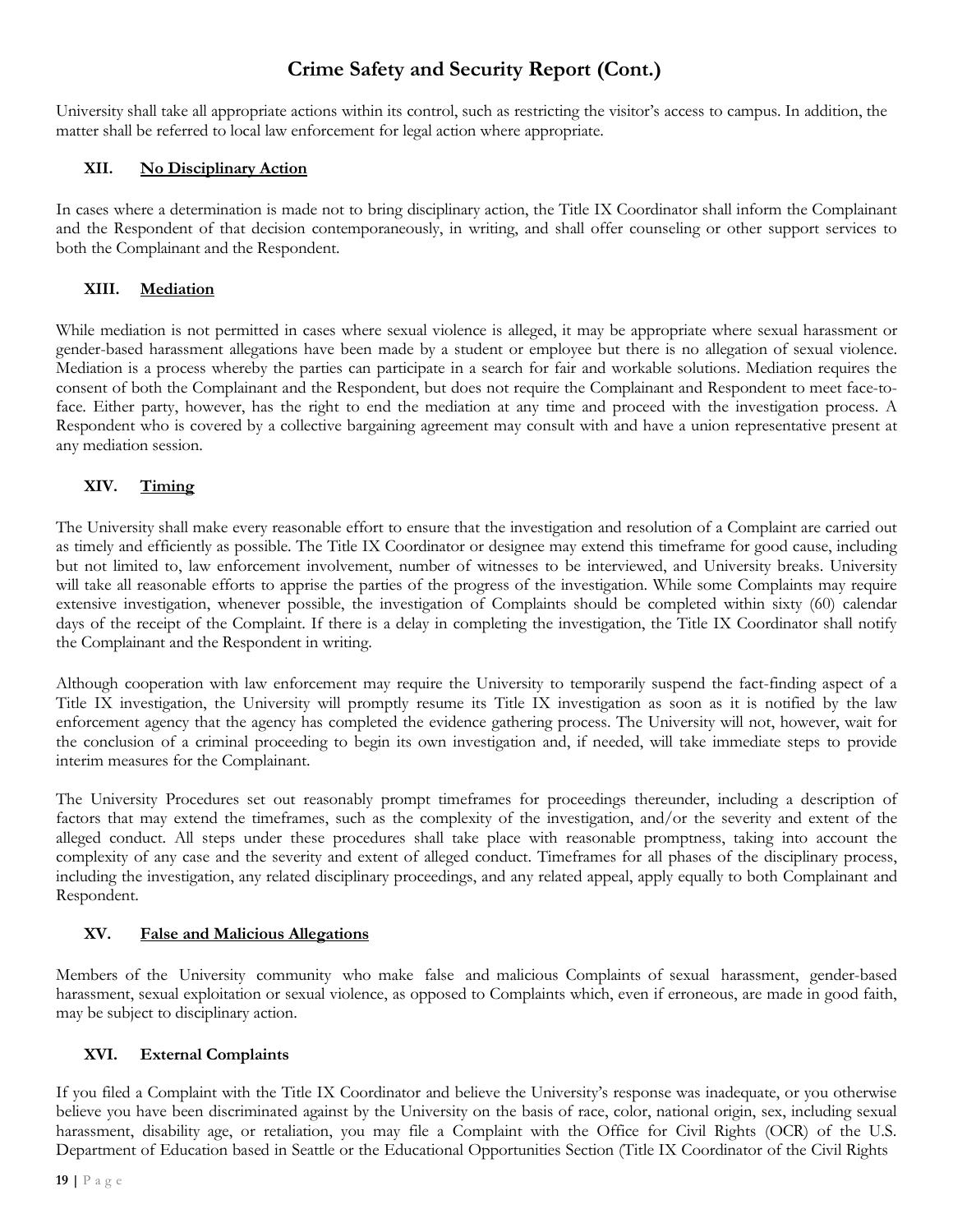Division of the U.S. Justice Department of Justice, and a Complaint based on religion with Title IX Coordinator of the U.S. Justice Department.

The University may coordinate with outside law enforcement authorities in order to avoid interfering with their activities and, where possible, to obtain information regarding their investigation. Neither a law enforcement determination whether to prosecute a Respondent, nor the outcome of any criminal prosecution, is dispositive of whether the Respondent has committed a violation of this policy.

Filing External Complaints Complainants have the right at any time to file Complaints with the Office for Civil Rights ("OCR") of the U.S. Department of Education, alleging violations of Title IX, and to file Complaints with other appropriate agencies alleging violations of other federal, state or local laws. Contact information for OCR and other relevant agencies is set forth on the CUNY Title IX web page.

### **XVII. University obligations under this Policy**

In addition to addressing possible violations of this policy, the University has the following obligations: 1) Dissemination of Policies, Procedures and Notices. The Title IX Coordinator, in coordination with the other appropriate offices, is responsible for the wide dissemination of the following on her/his campus: (i) this Policy; (ii) the University's Notice of Non-Discrimination; (iii) the Title IX Coordinator's name, phone number, office location, and email address; and (iv) contact information for the campus Public Safety Office. Such dissemination shall include posting the documents and information on the University website and including it in any student or faculty handbooks.

## **A. Confidential Employees**

Although there is no one directly employed by the University to whom University employees can speak on a confidential basis regarding sexual harassment, gender-based harassment or sexual violence, confidential community counseling resources are available throughout Chula Vista and California.

## **B. "Responsible" Employees**

"Responsible" employees have a duty to report incidents of sexual harassment, gender based harassment or sexual violence, including all relevant details, to the Title IX Coordinator. Such employees are not permitted under any circumstances to maintain a Complainant's confidentiality. To the extent possible, information reported to responsible employees will be shared only with the Title IX Coordinator, the "responsible" employee's supervisor, and other people responsible for handling the University's response to the report. Before a Complainant reveals any information to a responsible employee, the employee shall advise the Complainant of the employee's reporting obligations—and if the Complainant wants to maintain confidentiality, direct the Complainant to confidential resources.

The University has designated the following individuals as "responsible" employees: (i) Title IX Coordinator and her/his staff (ii) President and CEO, (iii) Provost and Chief Academic Officer, (iv) Associate Provost Online Learning, (v) Assistant Provost for Institutional Research, (vi) Dean, (vii) Core Faculty member or (vii) Director. Once a responsible employee (that is not the Title IX Coordinator or her/his staff) receives such information, that employee will inform the Title IX Coordinator of the report.

### **XVIII. Confidentiality, Requests Not to Conduct Investigations, or Not to Report to Outside Law Enforcement**

If Complainant requests that an investigation not be conducted, the Title IX Coordinator will consider the reasons for the request, including concerns about the age and continued safety of the person reportedly harmed and members of the campus community. The Title IX Coordinator must also balance considerations about the continued health and safety of members of the community against a reporter's or Complainant's desire not to have the report investigated. In cases when a reporter or Complainant does not want to have a report investigated, but the Title IX Coordinator has concerns that not taking formal or informal action might endanger the health or safety of members of the campus community, the Title IX Coordinator will initiate confidential consultation with appropriate individuals to analyze the situation and assist in determining appropriate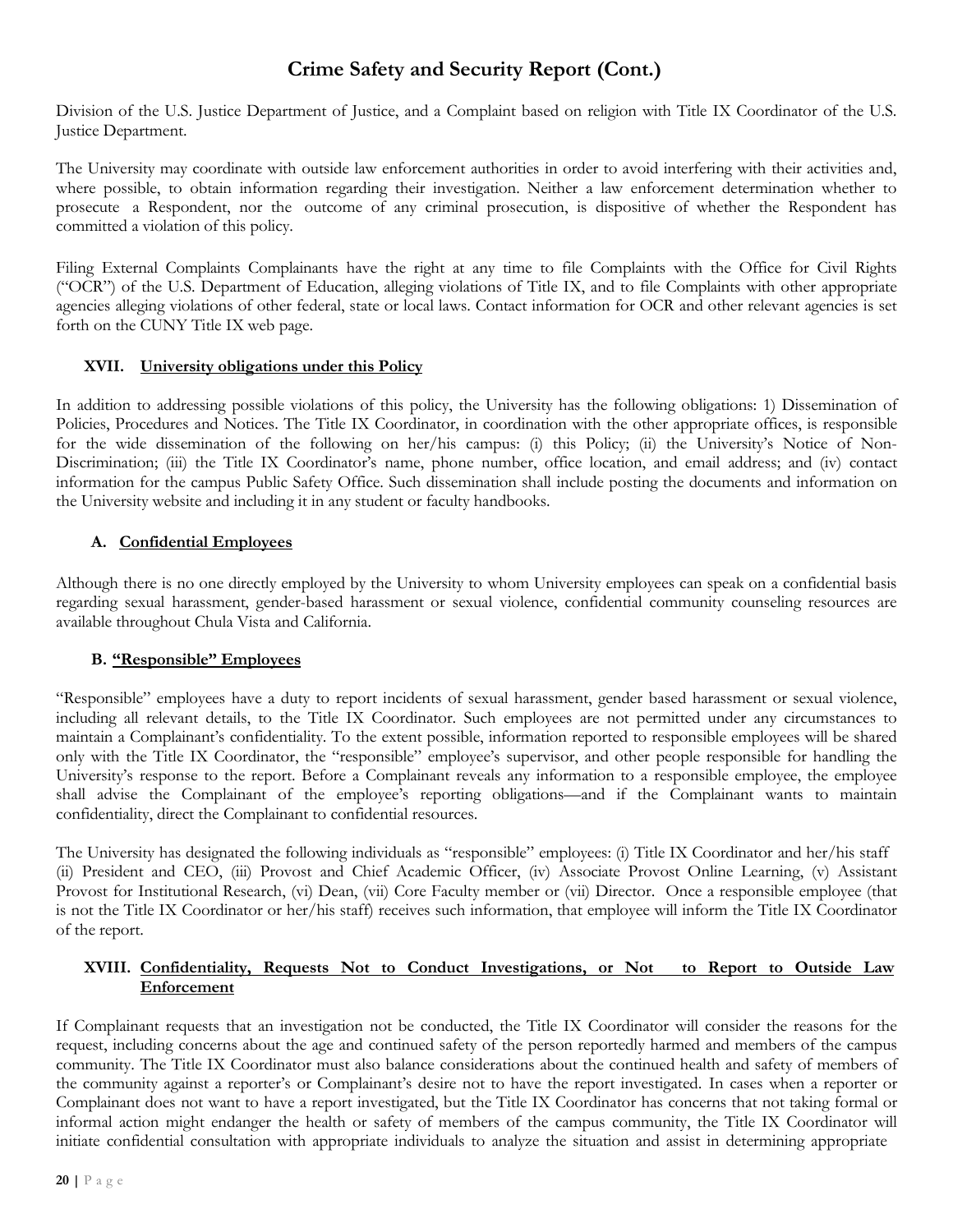measures to take. The Title IX Coordinator will make the ultimate decision about whether to conduct a formal investigation or respond to the report in another manner, including taking informal actions, such as those described above.

Parties in these processes, including the Complainant, Respondent, and witnesses, have privacy rights and reasonable expectations of confidentiality in the investigation of matters subject to this procedure.

In addition, the integrity of the process depends on ensuring reasonable expectations of confidentiality. The Title IX Coordinator will keep confidential the Complaint, report, witness statements, and any other information provided by the Complainant, Respondent, or witnesses and will disclose this information only to the Complainant, Respondent, or witnesses, as necessary to give fair notice of the allegations and to conduct the investigation; to law enforcement consistent with state and federal law; to other University officials as necessary for coordinating interim measures or for health, welfare, and safety reasons, and to government agencies who review the University's compliance with federal law. Information about Complaints and reports, absent personally identifiable information, may be reported to University officials, and external entities for statistical and analysis purposes pursuant to federal and state law and University policy.

After a report of an alleged incident of sexual harassment, gender-based harassment, sexual exploitation, or sexual violence has been made to the Title IX Coordinator, a Complainant may request that the matter be investigated without her/his identity or any details regarding the incident being divulged further. Alternatively, a Complainant may request that no investigation into a particular incident be conducted or that an incident not be reported to outside law enforcement.

In all such cases, the Title IX Coordinator will weigh the Complainant's requests against the University's obligation to provide a safe, non-discriminatory environment for all students, employees and visitors, including the Complainant. A decision to maintain confidentiality does not mean that confidentiality can be absolutely guaranteed in all circumstances, but only that all efforts will be undertaken to keep information confidential consistent with law.

If the Title IX Coordinator determines that she/he will maintain confidentiality as requested by the Complainant, the University will take all reasonable steps to investigate the incident consistent with the request for confidentiality. However, a University's ability to meaningfully investigate the incident and pursue disciplinary action may be limited by such a request. In any event, the University is required to abide by any laws mandating disclosure, such as the Jeanne Clery Act. However, notification under the Jeanne Clery Act is done without divulging the Complaint's identity. If the Title IX Coordinator determines that the University must report the incident to outside law enforcement, the University will cooperate with any criminal investigation, which may include providing the outside law enforcement agency with any evidence in its possession relating to the incident.

An individual who speaks to a University employee about sexual harassment, gender-based harassment, sexual exploitation or sexual violence should be aware that employees fall into three categories: (1) "confidential" employees, who have an obligation to maintain a Complainant's confidentiality regarding the incident(s); (2) "responsible" employees, who are required to report the incident(s) to the Title IX Coordinator; and (3) all other employees, who are strongly encouraged but not required to report the incident(s).

## **XIX. Faculty-Student Relations**

No University faculty member shall have romantic or sexual relations with a student who is enrolled in a course taught by that faculty member, or who is otherwise subject to the faculty member's academic supervision. A student is considered enrolled in a faculty member's course until such time as a final grade for the course has been submitted to the Registrar; other forms of academic supervision conclude upon the submission of a final grade to the Registrar (where applicable) or upon the student's completion of all supervised work. The University Provost and Chief Academic Officer may grant an exception to this policy in extraordinary cases.

#### **XX. Retaliation**

**21 |** P a g e This policy prohibits retaliation, including threats, intimidation, coercion, or discrimination (including harassment), against any person who reports sexual harassment, gender-based harassment, sexual exploitation or sexual violence. This policy further prohibits retaliation against any person who assists someone making a report of sexual harassment, gender-based harassment or sexual violence, or participates in any manner in an investigation or resolution of a sexual harassment, gender-based